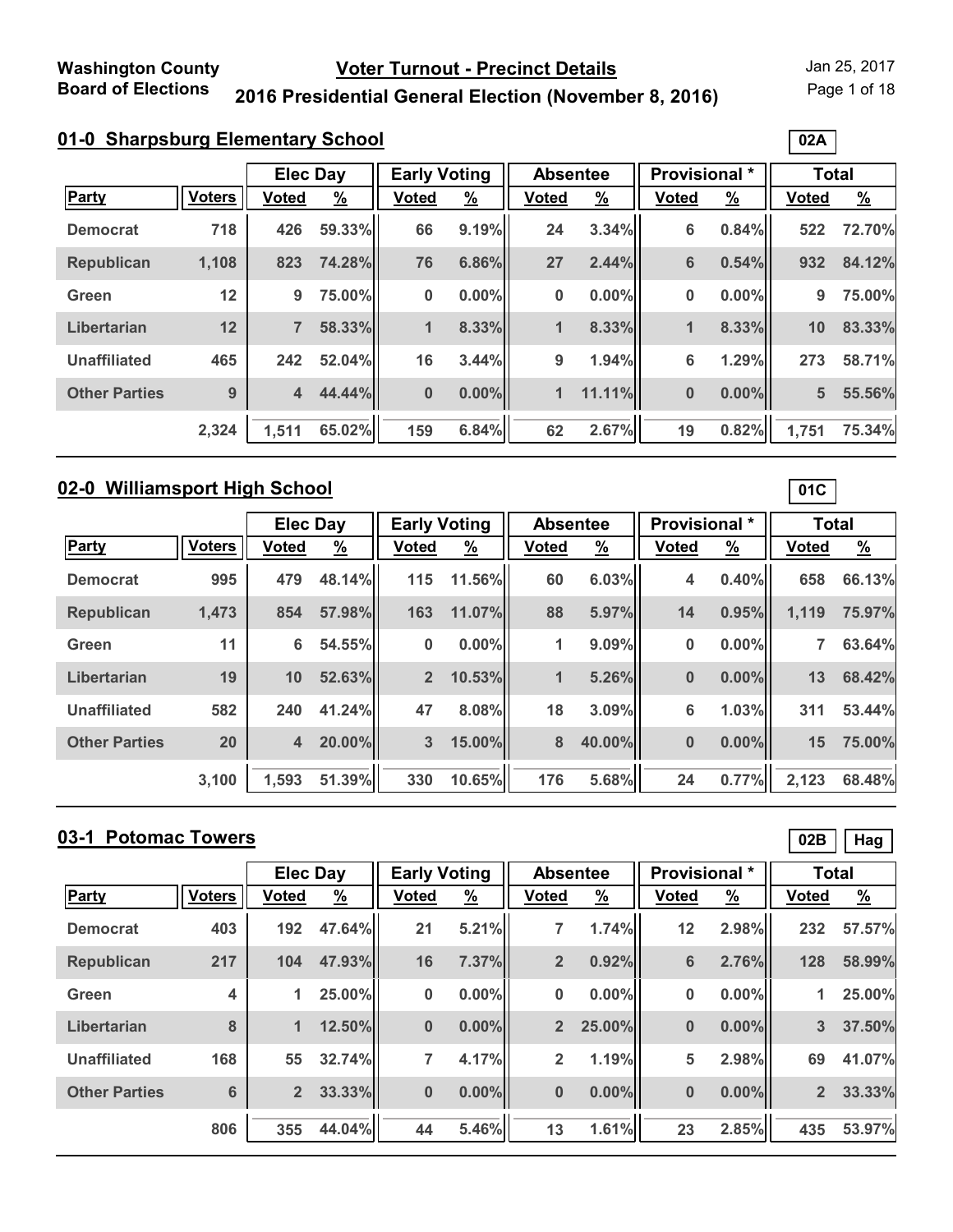Page 2 of 18

### **2016 Presidential General Election (November 8, 2016)**

# **03-2 Emmanuel United Methodist Church**

|                      |                |                | <b>Elec Day</b> |              | <b>Early Voting</b> |                | <b>Absentee</b> |              | Provisional * | <b>Total</b>            |               |
|----------------------|----------------|----------------|-----------------|--------------|---------------------|----------------|-----------------|--------------|---------------|-------------------------|---------------|
| <b>Party</b>         | <b>Voters</b>  | <b>Voted</b>   | $\frac{9}{6}$   | <b>Voted</b> | $\frac{9}{6}$       | <b>Voted</b>   | $\frac{9}{6}$   | <b>Voted</b> | $\frac{9}{6}$ | <b>Voted</b>            | $\frac{9}{6}$ |
| <b>Democrat</b>      | 490            | 244            | 49.80%          | 46           | 9.39%               | 10             | 2.04%           | 13           | 2.65%         | 313                     | 63.88%        |
| <b>Republican</b>    | 349            | 182            | 52.15%          | 35           | 10.03%              | 8              | 2.29%           | 11           | 3.15%         | 236                     | 67.62%        |
| Green                | 4              | 1.             | 25.00%          | 1.           | 25.00%              | 0              | $0.00\%$        | 0            | 0.00%         | $\overline{2}$          | 50.00%        |
| Libertarian          | 8              | $\overline{4}$ | 50.00%          | $\bf{0}$     | $0.00\%$            | $\bf{0}$       | $0.00\%$        | $\bf{0}$     | $0.00\%$      | $\overline{\mathbf{4}}$ | 50.00%        |
| <b>Unaffiliated</b>  | 255            | 103            | 40.39%          | 15           | 5.88%               | 1              | 0.39%           | 4            | 1.57%         | 123                     | 48.24%        |
| <b>Other Parties</b> | $\overline{7}$ | $\overline{4}$ | 57.14%          | $\bf{0}$     | $0.00\%$            | $\overline{2}$ | 28.57%          | $\bf{0}$     | $0.00\%$      | 6                       | 85.71%        |
|                      | 1,113          | 538            | 48.34%          | 97           | 8.72%               | 21             | 1.89%           | 28           | 2.52%         | 684                     | 61.46%        |

#### **03-3 Emma K. Doub Elementary School**

|                      |               |                | <b>Elec Day</b> |                | <b>Early Voting</b> |              | <b>Absentee</b> |              | Provisional * | <b>Total</b>            |               |
|----------------------|---------------|----------------|-----------------|----------------|---------------------|--------------|-----------------|--------------|---------------|-------------------------|---------------|
| Party                | <b>Voters</b> | <b>Voted</b>   | <u>%</u>        | <b>Voted</b>   | $\frac{9}{6}$       | <b>Voted</b> | $\frac{9}{6}$   | <b>Voted</b> | $\frac{9}{6}$ | <b>Voted</b>            | $\frac{9}{6}$ |
| <b>Democrat</b>      | 656           | 308            | 46.95%          | 67             | 10.21%              | 21           | 3.20%           | 19           | 2.90%         | 415                     | 63.26%        |
| <b>Republican</b>    | 518           | 275            | 53.09%          | 60             | 11.58%              | 16           | 3.09%           | 15           | 2.90%         | 366                     | 70.66%        |
| Green                | 8             | 3              | 37.50%          | $\overline{2}$ | 25.00%              | 0            | $0.00\%$        | 0            | 0.00%         | 5                       | 62.50%        |
| Libertarian          | 15            | 7              | 46.67%          | $\blacksquare$ | 6.67%               | 1            | 6.67%           | 0            | 0.00%         | 9                       | 60.00%        |
| <b>Unaffiliated</b>  | 383           | 137            | 35.77%          | 22             | 5.74%               | 9            | 2.35%           | 13           | 3.39%         | 181                     | 47.26%        |
| <b>Other Parties</b> | 9             | $\overline{4}$ | 44.44%          | $\bf{0}$       | $0.00\%$            | $\bf{0}$     | $0.00\%$        | 0            | 0.00%         | $\overline{\mathbf{4}}$ | 44.44%        |
|                      | 1,589         | 734            | 46.19%          | 152            | 9.57%               | 47           | 2.96%           | 47           | 2.96%         | 980                     | 61.67%        |

#### **03-4 Girls' Inc.**

**02B Hag**

**02B Hag**

|                      | <b>Elec Day</b> |                | <b>Early Voting</b> |              | <b>Absentee</b> |              | <b>Provisional</b> * |                | <b>Total</b>  |              |               |
|----------------------|-----------------|----------------|---------------------|--------------|-----------------|--------------|----------------------|----------------|---------------|--------------|---------------|
| Party                | <b>Voters</b>   | <b>Voted</b>   | $\frac{9}{6}$       | <b>Voted</b> | $\frac{9}{6}$   | <b>Voted</b> | $\frac{9}{6}$        | <b>Voted</b>   | $\frac{9}{6}$ | <b>Voted</b> | $\frac{9}{6}$ |
| <b>Democrat</b>      | 630             | 266            | 42.22%              | 62           | 9.84%           | 10           | 1.59%                | 13             | 2.06%         | 351          | 55.71%        |
| <b>Republican</b>    | 330             | 139            | 42.12%              | 36           | 10.91%          | 6            | 1.82%                | $\overline{2}$ | 0.61%         | 183          | 55.45%        |
| Green                | $\overline{ }$  | $\overline{2}$ | 28.57%              | 0            | $0.00\%$        | 1            | 14.29%               | 0              | $0.00\%$      | 3            | 42.86%        |
| Libertarian          | 8               | 3              | 37.50%              | 0            | 0.00%           | $\bf{0}$     | $0.00\%$             | $\bf{0}$       | $0.00\%$      | 3            | 37.50%        |
| <b>Unaffiliated</b>  | 328             | 93             | 28.35%              | 24           | 7.32%           | 5            | 1.52%                | 1              | 0.30%         | 123          | 37.50%        |
| <b>Other Parties</b> | 6               | $\overline{2}$ | 33.33%              | 1            | 16.67%          | $\bf{0}$     | $0.00\%$             | $\mathbf{1}$   | 16.67%        | 4            | 66.67%        |
|                      | 1,309           | 505            | 38.58%              | 123          | 9.40%           | 22           | 1.68%                | 17             | 1.30%         | 667          | 50.95%        |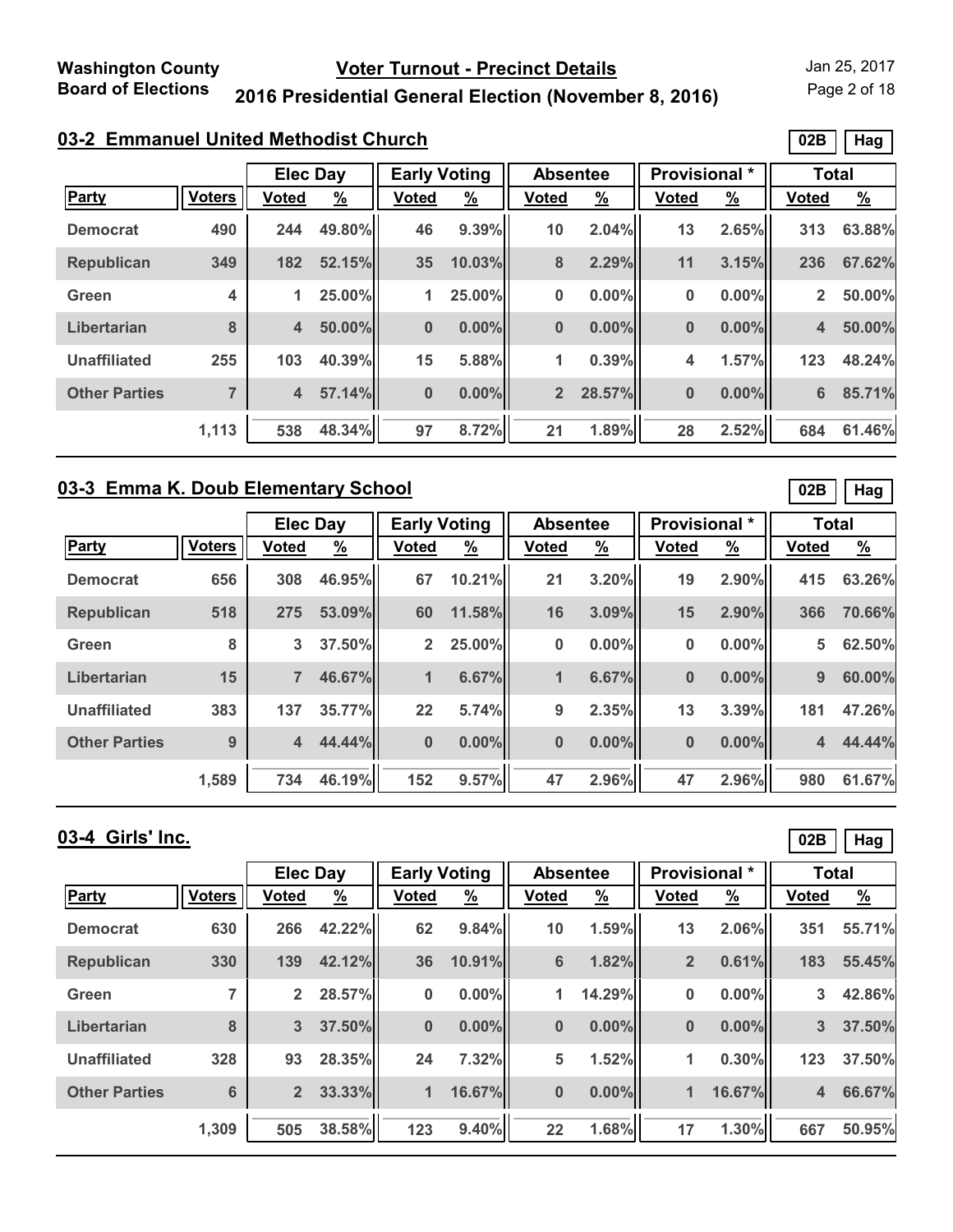Page 3 of 18

**02A Hag**

# **2016 Presidential General Election (November 8, 2016)**

|  |  | 03-5 Emma K. Doub Elementary School |  |
|--|--|-------------------------------------|--|
|  |  |                                     |  |

|                      |                |              | <b>Elec Day</b> |              | <b>Early Voting</b> |              | <b>Absentee</b> | Provisional * |               | <b>Total</b> |               |
|----------------------|----------------|--------------|-----------------|--------------|---------------------|--------------|-----------------|---------------|---------------|--------------|---------------|
| Party                | <b>Voters</b>  | <b>Voted</b> | $\frac{9}{6}$   | <b>Voted</b> | $\frac{9}{6}$       | <b>Voted</b> | $\frac{9}{6}$   | <b>Voted</b>  | $\frac{9}{6}$ | <b>Voted</b> | $\frac{9}{6}$ |
| <b>Democrat</b>      | 0              | 0            | $0.00\%$        | $\bf{0}$     | $0.00\%$            | 0            | $0.00\%$        | 0             | 0.00%         | $\bf{0}$     | 0.00%         |
| <b>Republican</b>    | $\overline{ }$ | 1            | 14.29%          | $\bf{0}$     | $0.00\%$            | 3            | 42.86%          | $\bf{0}$      | $0.00\%$      | 4            | 57.14%        |
| Green                | $\bf{0}$       | 0            | $0.00\%$        | $\bf{0}$     | $0.00\%$            | 0            | $0.00\%$        | 0             | 0.00%         | 0            | 0.00%         |
| Libertarian          |                | $\bf{0}$     | $0.00\%$        | $\bf{0}$     | $0.00\%$            | $\bf{0}$     | $0.00\%$        | $\bf{0}$      | $0.00\%$      | $\bf{0}$     | 0.00%         |
| <b>Unaffiliated</b>  | $\bf{0}$       | 0            | $0.00\%$        | $\bf{0}$     | $0.00\%$            | 0            | $0.00\%$        | 0             | 0.00%         | $\bf{0}$     | 0.00%         |
| <b>Other Parties</b> | $\bf{0}$       | $\bf{0}$     | $0.00\%$        | $\bf{0}$     | $0.00\%$            | $\bf{0}$     | $0.00\%$        | $\bf{0}$      | 0.00%         | $\bf{0}$     | 0.00%         |
|                      | 8              | 1            | 12.50%          | $\bf{0}$     | $0.00\%$            | 3            | 37.50%          | 0             | $0.00\%$      | 4            | 50.00%        |

### **04-0 Clear Spring High School**

|                      |                         |              | <b>Elec Day</b> |              | <b>Early Voting</b> |              | <b>Absentee</b> |              | Provisional * | <b>Total</b>            |               |
|----------------------|-------------------------|--------------|-----------------|--------------|---------------------|--------------|-----------------|--------------|---------------|-------------------------|---------------|
| <b>Party</b>         | <b>Voters</b>           | <b>Voted</b> | $\frac{9}{6}$   | <b>Voted</b> | $\frac{9}{6}$       | <b>Voted</b> | <u>%</u>        | <b>Voted</b> | $\frac{9}{6}$ | <b>Voted</b>            | $\frac{9}{6}$ |
| <b>Democrat</b>      | 563                     | 291          | 51.69%          | 77           | 13.68%              | 12           | 2.13%           | 8            | 1.42%         | 388                     | 68.92%        |
| <b>Republican</b>    | 1,309                   | 853          | 65.16%          | 178          | 13.60%              | 24           | 1.83%           | 8            | 0.61%         | 1,063                   | 81.21%        |
| Green                | $\overline{\mathbf{4}}$ | 1            | 25.00%          | 0            | $0.00\%$            | 0            | $0.00\%$        | 0            | $0.00\%$      | 1                       | 25.00%        |
| Libertarian          | 6                       | 3            | 50.00%          | 1            | 16.67%              | $\bf{0}$     | $0.00\%$        | $\bf{0}$     | 0.00%         | $\overline{\mathbf{4}}$ | 66.67%        |
| <b>Unaffiliated</b>  | 335                     | 141          | 42.09%          | 21           | 6.27%               | 5            | 1.49%           | 4            | 1.19%         | 171                     | 51.04%        |
| <b>Other Parties</b> | 6                       | 5            | 83.33%          | 1            | 16.67%              | $\bf{0}$     | $0.00\%$        | $\bf{0}$     | 0.00%         |                         | 6 100.00%     |
|                      | 2,223                   | 1,294        | 58.21%          | 278          | 12.51%              | 41           | 1.84%           | 20           | 0.90%         | 1,633                   | 73.46%        |

# **05-0 Hancock Middle Senior High School**

|                      |                         | <b>Elec Day</b> |               | <b>Early Voting</b> |               | <b>Absentee</b> |               | <b>Provisional</b> * |               | <b>Total</b> |               |
|----------------------|-------------------------|-----------------|---------------|---------------------|---------------|-----------------|---------------|----------------------|---------------|--------------|---------------|
| Party                | <b>Voters</b>           | <b>Voted</b>    | $\frac{9}{6}$ | <b>Voted</b>        | $\frac{9}{6}$ | <b>Voted</b>    | $\frac{9}{6}$ | <b>Voted</b>         | $\frac{9}{6}$ | <b>Voted</b> | $\frac{9}{6}$ |
| <b>Democrat</b>      | 533                     | 267             | 50.09%        | 6                   | 1.13%         | 22              | 4.13%         | 1                    | 0.19%         | 296          | 55.53%        |
| <b>Republican</b>    | 1,349                   | 929             | 68.87%        | 61                  | 4.52%         | 38              | 2.82%         | 11                   | 0.82%         | 1,039        | 77.02%        |
| Green                | $\overline{\mathbf{4}}$ | 1               | 25.00%        | 0                   | 0.00%         | $\bf{0}$        | $0.00\%$      | 0                    | $0.00\%$      | 1            | 25.00%        |
| Libertarian          | 12                      | 3               | 25.00%        | $\bf{0}$            | 0.00%         | $\bf{0}$        | $0.00\%$      | $\bf{0}$             | $0.00\%$      | 3            | 25.00%        |
| <b>Unaffiliated</b>  | 415                     | 178             | 42.89%        | 9                   | 2.17%         | 5               | 1.20%         | $\overline{2}$       | 0.48%         | 194          | 46.75%        |
| <b>Other Parties</b> | 6                       | $\mathbf{1}$    | 16.67%        | $\bf{0}$            | 0.00%         | $\bf{0}$        | $0.00\%$      | $\bf{0}$             | $0.00\%$      | 1            | 16.67%        |
|                      | 2,319                   | 1,379           | 59.47%        | 76                  | 3.28%         | 65              | 2.80%         | 14                   | 0.60%         | 1,534        | 66.15%        |

**01C**

**01C**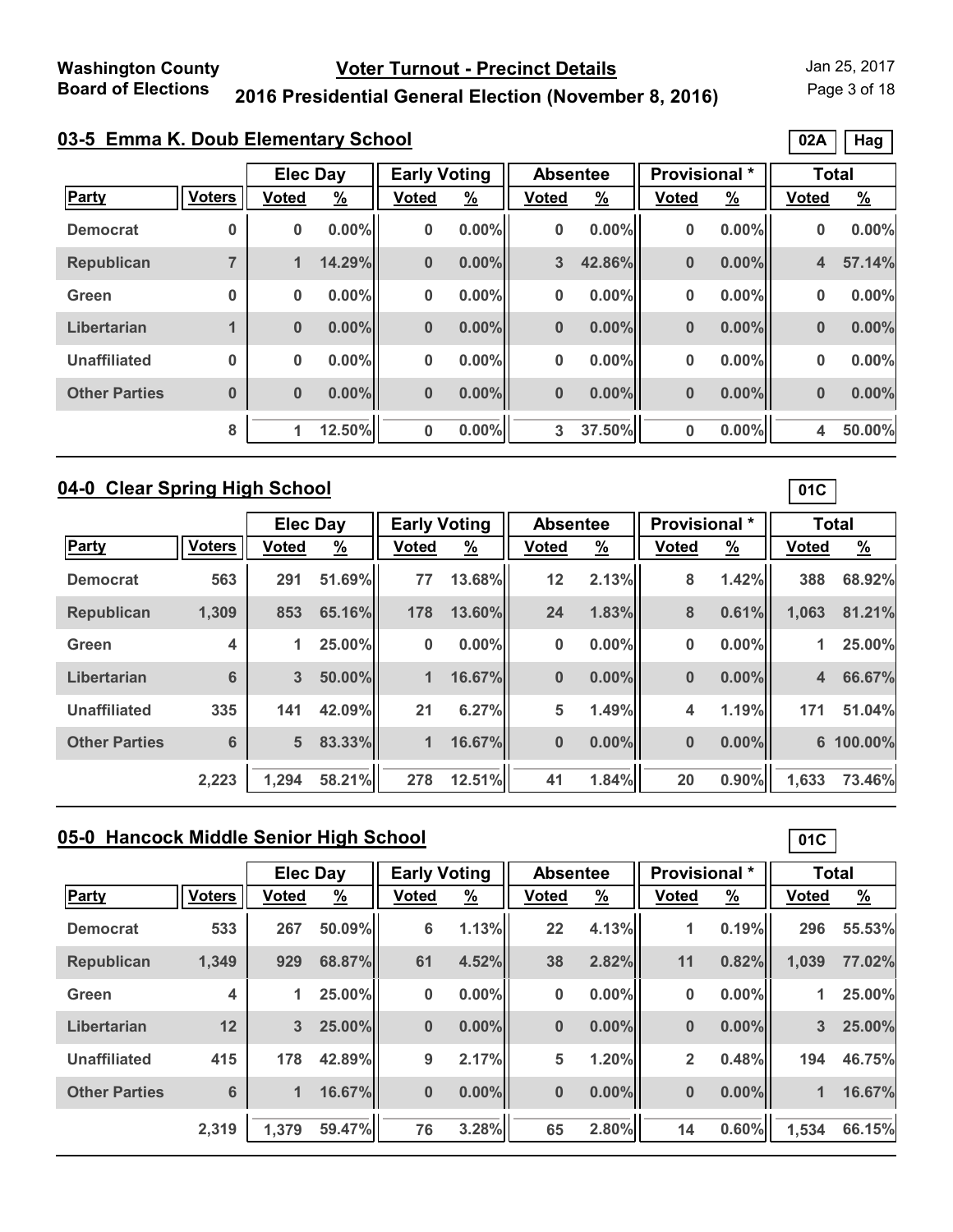Page 4 of 18

**02A**

# **2016 Presidential General Election (November 8, 2016)**

|                      |               |                | <b>Elec Day</b> |              | <b>Early Voting</b> |                | <b>Absentee</b> |              | Provisional * | <b>Total</b> |               |
|----------------------|---------------|----------------|-----------------|--------------|---------------------|----------------|-----------------|--------------|---------------|--------------|---------------|
| <b>Party</b>         | <b>Voters</b> | <b>Voted</b>   | $\frac{9}{6}$   | <b>Voted</b> | $\frac{9}{6}$       | <b>Voted</b>   | $\frac{9}{6}$   | <b>Voted</b> | $\frac{9}{6}$ | <b>Voted</b> | $\frac{9}{6}$ |
| <b>Democrat</b>      | 595           | 357            | 60.00%          | 77           | 12.94%              | 19             | 3.19%           | 5            | 0.84%         | 458          | 76.97%        |
| <b>Republican</b>    | 1,033         | 668            | 64.67%          | 131          | 12.68%              | 26             | 2.52%           | 13           | 1.26%         | 838          | 81.12%        |
| Green                | 3             | $\bf{0}$       | $0.00\%$        | $\bf{0}$     | 0.00%               | 0              | $0.00\%$        | 0            | $0.00\%$      | 0            | 0.00%         |
| Libertarian          | 17            | 9              | 52.94%          | 1            | 5.88%               | $\overline{2}$ | 11.76%          | $\mathbf{1}$ | 5.88%         | 13           | 76.47%        |
| <b>Unaffiliated</b>  | 414           | 210            | 50.72%          | 37           | 8.94%               | 6              | 1.45%           | 5            | 1.21%         | 258          | 62.32%        |
| <b>Other Parties</b> | 13            | $\overline{7}$ | 53.85%          | $\mathbf{1}$ | 7.69%               | 1              | 7.69%           | $\bf{0}$     | $0.00\%$      | 9            | 69.23%        |
|                      | 2,075         | 1,251          | 60.29%          | 247          | 11.90%              | 54             | 2.60%           | 24           | 1.16%         | 1,576        | 75.95%        |

### **06-2 Boonsboro Middle School**

|                      |               | <b>Elec Day</b> |               | <b>Early Voting</b> |               | <b>Absentee</b> |               | Provisional * |               | <b>Total</b>   |               |
|----------------------|---------------|-----------------|---------------|---------------------|---------------|-----------------|---------------|---------------|---------------|----------------|---------------|
| Party                | <b>Voters</b> | <b>Voted</b>    | $\frac{9}{6}$ | <b>Voted</b>        | $\frac{9}{6}$ | <b>Voted</b>    | $\frac{9}{6}$ | <b>Voted</b>  | $\frac{9}{6}$ | <b>Voted</b>   | $\frac{9}{6}$ |
| <b>Democrat</b>      | 804           | 475             | 59.08%        | 99                  | 12.31%        | 42              | 5.22%         | 8             | 1.00%         | 624            | 77.61%        |
| <b>Republican</b>    | 1,098         | 736             | 67.03%        | 99                  | 9.02%         | 41              | 3.73%         | 12            | 1.09%         | 888            | 80.87%        |
| Green                | 3             | $\mathbf{2}$    | 66.67%        | $\bf{0}$            | 0.00%         | 0               | $0.00\%$      | 0             | $0.00\%$      | $\overline{2}$ | 66.67%        |
| Libertarian          | 12            | $\overline{7}$  | 58.33%        | 2 <sup>2</sup>      | 16.67%        | $\bf{0}$        | $0.00\%$      | $\bf{0}$      | $0.00\%$      | 9              | 75.00%        |
| <b>Unaffiliated</b>  | 489           | 258             | 52.76%        | 35                  | 7.16%         | 16              | 3.27%         | 5             | 1.02%         | 314            | 64.21%        |
| <b>Other Parties</b> | 5             | 3               | 60.00%        | $\bf{0}$            | $0.00\%$      | 1               | 20.00%        | $\bf{0}$      | $0.00\%$      | 4              | 80.00%        |
|                      | 2,411         | 1.481           | 61.43%        | 235                 | 9.75%         | 100             | 4.15%         | 25            | 1.04%         | 1.841          | 76.36%        |

# **07-1 Smithsburg Elementary School**

|                      |                | <b>Elec Day</b>         |          | <b>Early Voting</b> |               | <b>Absentee</b>      |               | <b>Provisional</b> * |               | <b>Total</b> |               |  |
|----------------------|----------------|-------------------------|----------|---------------------|---------------|----------------------|---------------|----------------------|---------------|--------------|---------------|--|
| <b>Party</b>         | <b>Voters</b>  | <b>Voted</b>            | <u>%</u> | <b>Voted</b>        | $\frac{9}{6}$ | <b>Voted</b>         | $\frac{9}{6}$ | <b>Voted</b>         | $\frac{9}{6}$ | <b>Voted</b> | $\frac{9}{6}$ |  |
| <b>Democrat</b>      | 632            | 347                     | 54.91%   | 73                  | 11.55%        | 23                   | 3.64%         | 3                    | 0.47%         | 446          | 70.57%        |  |
| Republican           | 1,258          | 855                     | 67.97%   | 119                 | 9.46%         | 30                   | 2.38%         | 8                    | 0.64%         | 1,012        | 80.45%        |  |
| Green                | $\overline{2}$ | 1                       | 50.00%   | 0                   | $0.00\%$      | 0                    | $0.00\%$      | $\bf{0}$             | $0.00\%$      | 1            | 50.00%        |  |
| Libertarian          | 10             | $\overline{\mathbf{4}}$ | 40.00%   | 1                   | 10.00%        | $\blacktriangleleft$ | 10.00%        | $\bf{0}$             | $0.00\%$      | 6            | 60.00%        |  |
| <b>Unaffiliated</b>  | 467            | 221                     | 47.32%   | 31                  | 6.64%         | 10                   | 2.14%         | 6                    | 1.28%         | 268          | 57.39%        |  |
| <b>Other Parties</b> | 4              | $\overline{2}$          | 50.00%   | $\bf{0}$            | $0.00\%$      | 1                    | 25.00%        | $\bf{0}$             | $0.00\%$      | 3            | 75.00%        |  |
|                      | 2,373          | 1,430                   | 60.26%   | 224                 | 9.44%         | 65                   | 2.74%         | 17                   | 0.72%         | 1,736        | 73.16%        |  |

**02A**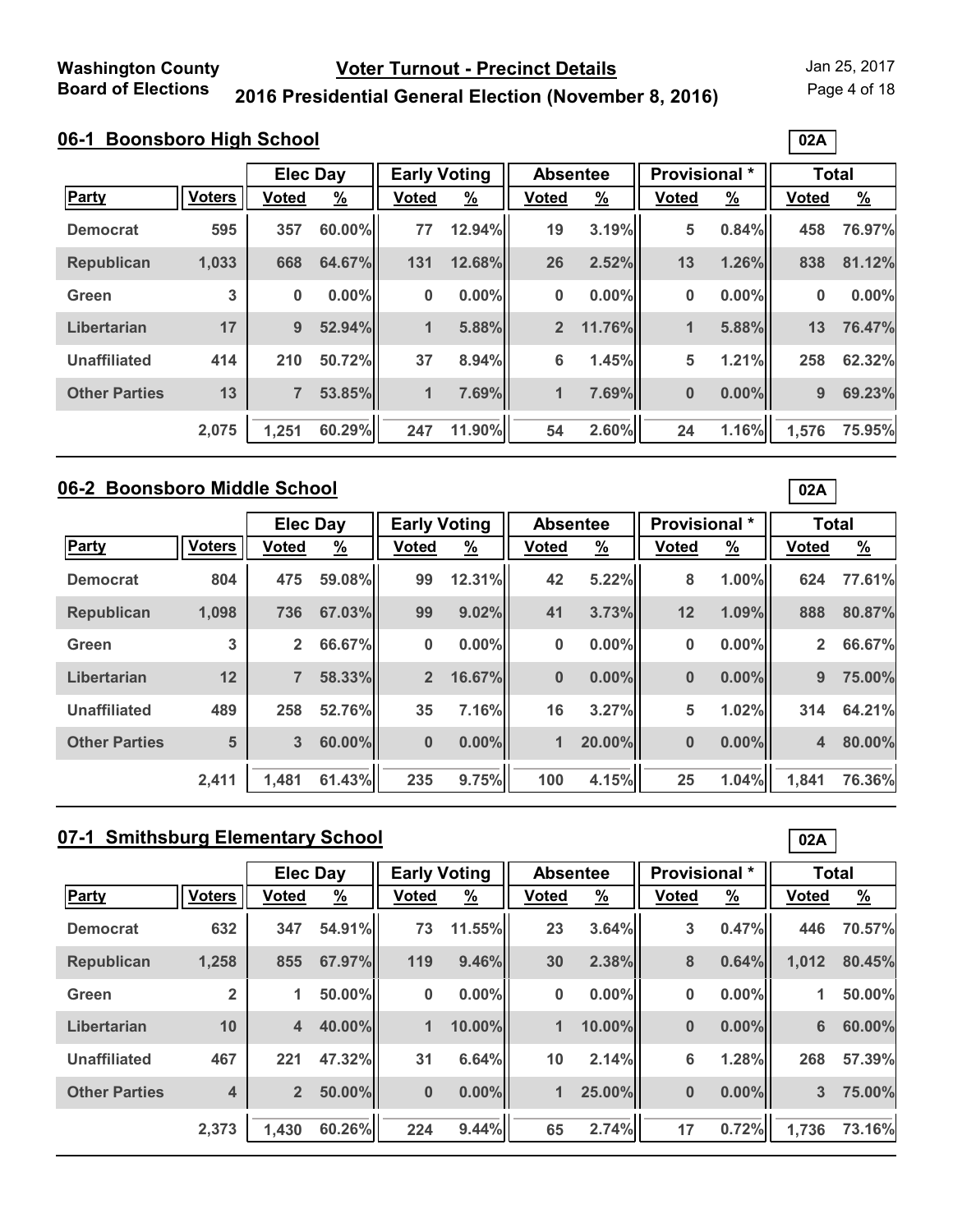Page 5 of 18

**02A**

# **2016 Presidential General Election (November 8, 2016)**

| 07-2 Smithsburg Middle School |
|-------------------------------|
|-------------------------------|

|                      |               | <b>Elec Day</b> |          | <b>Early Voting</b> |               | <b>Absentee</b> |               | Provisional * |               | <b>Total</b> |               |
|----------------------|---------------|-----------------|----------|---------------------|---------------|-----------------|---------------|---------------|---------------|--------------|---------------|
| <b>Party</b>         | <b>Voters</b> | <b>Voted</b>    | <u>%</u> | <b>Voted</b>        | $\frac{9}{6}$ | <b>Voted</b>    | $\frac{9}{6}$ | <b>Voted</b>  | $\frac{9}{6}$ | <b>Voted</b> | $\frac{9}{6}$ |
| <b>Democrat</b>      | 538           | 318             | 59.11%   | 46                  | 8.55%         | 19              | 3.53%         | 4             | 0.74%         | 387          | 71.93%        |
| <b>Republican</b>    | 959           | 631             | 65.80%   | 73                  | 7.61%         | 44              | 4.59%         | 12            | 1.25%         | 760          | 79.25%        |
| Green                | 3             | $\mathbf{1}$    | 33.33%   | $\bf{0}$            | 0.00%         | 0               | $0.00\%$      | 0             | 0.00%         | 1            | 33.33%        |
| Libertarian          | 15            | 10              | 66.67%   | $\bf{0}$            | 0.00%         | $\bf{0}$        | $0.00\%$      | 0             | 0.00%         | 10           | 66.67%        |
| <b>Unaffiliated</b>  | 406           | 217             | 53.45%   | 19                  | 4.68%         | 14              | 3.45%         | 5             | 1.23%         | 255          | 62.81%        |
| <b>Other Parties</b> | 7             | $\overline{2}$  | 28.57%   | $\bf{0}$            | $0.00\%$      | $\overline{2}$  | 28.57%        | 0             | 0.00%         | 4            | 57.14%        |
|                      | 1,928         | 1,179           | 61.15%   | 138                 | 7.16%         | 79              | 4.10%         | 21            | 1.09%         | 1,417        | 73.50%        |

#### **08-0 Rohrersville Road - Station 8**

| 08-0 Rohrersville Road - Station 8 |               |                 |          |                     |               |                 |               | 02A                  |               |              |               |
|------------------------------------|---------------|-----------------|----------|---------------------|---------------|-----------------|---------------|----------------------|---------------|--------------|---------------|
|                                    |               | <b>Elec Day</b> |          | <b>Early Voting</b> |               | <b>Absentee</b> |               | <b>Provisional</b> * |               | <b>Total</b> |               |
| <b>Party</b>                       | <b>Voters</b> | Voted           | <u>%</u> | <b>Voted</b>        | $\frac{9}{6}$ | <b>Voted</b>    | $\frac{9}{6}$ | <b>Voted</b>         | $\frac{9}{6}$ | <b>Voted</b> | $\frac{9}{6}$ |
| <b>Democrat</b>                    | 562           | 324             | 57.65%   | 59                  | 10.50%        | 36              | 6.41%         | 4                    | 0.71%         | 423          | 75.27%        |
| <b>Republican</b>                  | 842           | 591             | 70.19%   | 73                  | 8.67%         | 34              | 4.04%         | 10                   | 1.19%         | 708          | 84.09%        |
| Green                              | 7             | 6               | 85.71%   | $\bf{0}$            | 0.00%         | 0               | $0.00\%$      | 0                    | $0.00\%$      | 6            | 85.71%        |
| Libertarian                        | 5             | 3               | 60.00%   | 1                   | 20.00%        | $\bf{0}$        | $0.00\%$      | 1                    | 20.00%        |              | 5 100.00%     |
| <b>Unaffiliated</b>                | 354           | 214             | 60.45%   | 14                  | 3.95%         | 9               | 2.54%         | 3                    | 0.85%         | 240          | 67.80%        |
| <b>Other Parties</b>               | 6             | 3               | 50.00%   | $\bf{0}$            | $0.00\%$      | 1               | 16.67%        | $\bf{0}$             | $0.00\%$      | 4            | 66.67%        |
|                                    | 1,776         | 1,141           | 64.25%   | 147                 | 8.28%         | 80              | 4.50%         | 18                   | 1.01%         | 1,386        | 78.04%        |

# **09-0 Leitersburg Vol. Fire Company Activity Center**

|                      |               | <b>Elec Day</b> |               | <b>Early Voting</b> |               | <b>Absentee</b> |               | <b>Provisional</b> * |               | <b>Total</b> |               |
|----------------------|---------------|-----------------|---------------|---------------------|---------------|-----------------|---------------|----------------------|---------------|--------------|---------------|
| <b>Party</b>         | <b>Voters</b> | Voted           | $\frac{9}{6}$ | <b>Voted</b>        | $\frac{9}{6}$ | Voted           | $\frac{9}{6}$ | <b>Voted</b>         | $\frac{9}{6}$ | <b>Voted</b> | $\frac{9}{6}$ |
| <b>Democrat</b>      | 526           | 277             | 52.66%        | 101                 | 19.20%        | 31              | 5.89%         | 5                    | 0.95%         | 414          | 78.71%        |
| <b>Republican</b>    | 1,097         | 680             | 61.99%        | 145                 | 13.22%        | 35              | 3.19%         | 12                   | 1.09%         | 872          | 79.49%        |
| Green                | 3             | 1               | 33.33%        | $\bf{0}$            | $0.00\%$      | 0               | $0.00\%$      | 0                    | $0.00\%$      | 1            | 33.33%        |
| Libertarian          | 13            | 8               | 61.54%        | 1                   | 7.69%         | $\mathbf 1$     | 7.69%         | $\bf{0}$             | $0.00\%$      | 10           | 76.92%        |
| <b>Unaffiliated</b>  | 364           | 186             | 51.10%        | 43                  | 11.81%        | 11              | 3.02%         | 5                    | 1.37%         | 245          | 67.31%        |
| <b>Other Parties</b> | 9             | 3               | 33.33%        | $\bf{0}$            | $0.00\%$      | $\mathbf{1}$    | 11.11%        | $\bf{0}$             | $0.00\%$      | 4            | 44.44%        |
|                      | 2,012         | 1,155           | 57.41%        | 290                 | 14.41%        | 79              | 3.93%         | 22                   | 1.09%         | 1,546        | 76.84%        |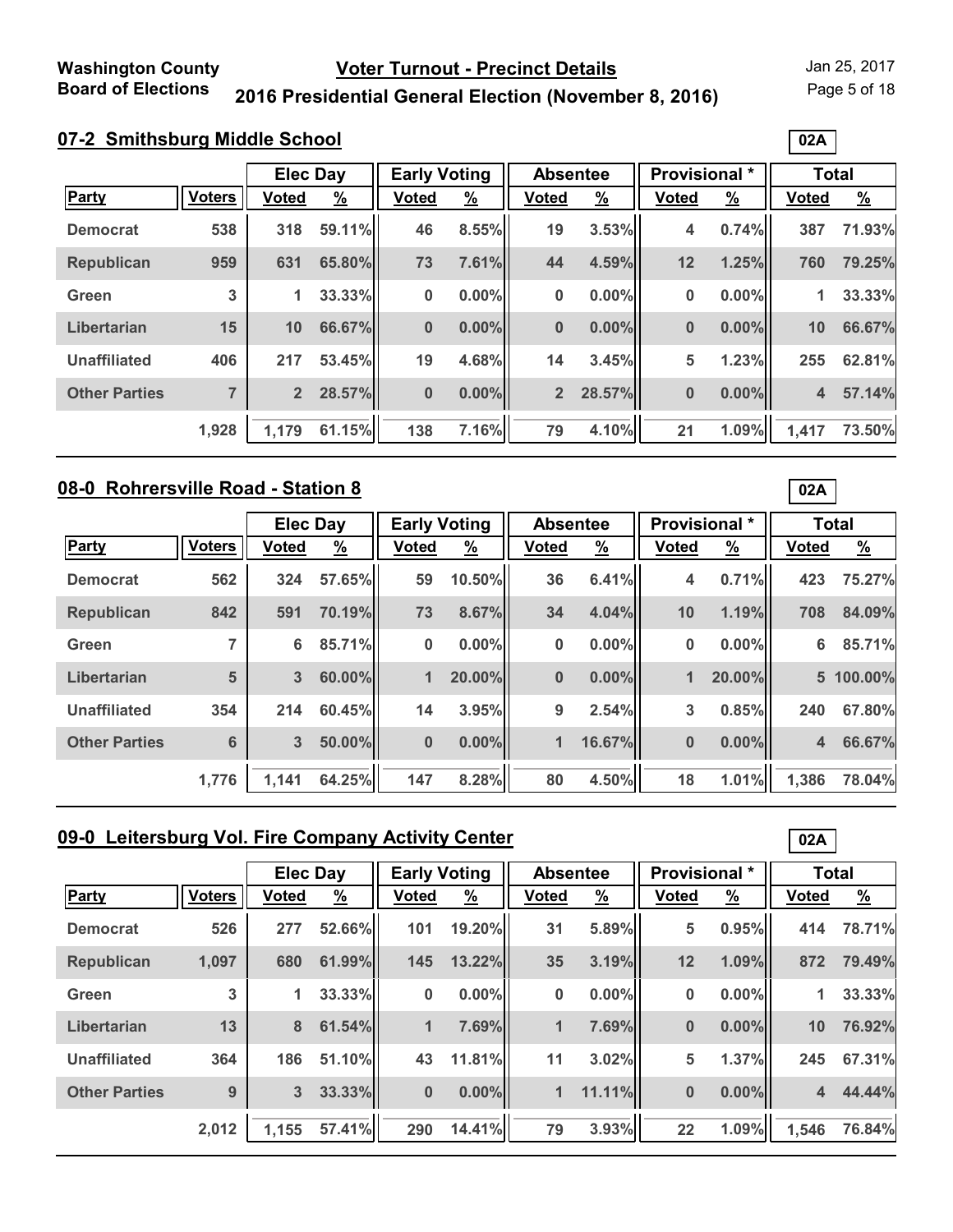Page 6 of 18

**02A**

# **2016 Presidential General Election (November 8, 2016)**

| 10-1 E. Russell Hicks Middle School |  |  |
|-------------------------------------|--|--|
|                                     |  |  |

|                      |               | <b>Early Voting</b><br><b>Elec Day</b> |               | <b>Absentee</b> |               | <b>Provisional</b> * |               | <b>Total</b> |          |              |               |
|----------------------|---------------|----------------------------------------|---------------|-----------------|---------------|----------------------|---------------|--------------|----------|--------------|---------------|
| <b>Party</b>         | <b>Voters</b> | <b>Voted</b>                           | $\frac{9}{6}$ | <b>Voted</b>    | $\frac{9}{6}$ | <b>Voted</b>         | $\frac{9}{6}$ | <b>Voted</b> | <u>%</u> | <b>Voted</b> | $\frac{9}{6}$ |
| <b>Democrat</b>      | 917           | 432                                    | 47.11%        | 177             | 19.30%        | 31                   | 3.38%         | 13           | 1.42%    | 653          | 71.21%        |
| <b>Republican</b>    | 1,167         | 663                                    | 56.81%        | 198             | 16.97%        | 27                   | 2.31%         | 14           | 1.20%    | 902          | 77.29%        |
| Green                | 11            | 3                                      | 27.27%        | $\overline{2}$  | 18.18%        | 1                    | 9.09%         | 0            | 0.00%    | 6            | 54.55%        |
| Libertarian          | 22            | 10                                     | 45.45%        | 1               | 4.55%         | 3                    | 13.64%        | 1            | 4.55%    | 15           | 68.18%        |
| <b>Unaffiliated</b>  | 544           | 227                                    | 41.73%        | 64              | 11.76%        | $6\phantom{1}6$      | 1.10%         | 10           | 1.84%    | 307          | 56.43%        |
| <b>Other Parties</b> | 16            | 7                                      | 43.75%        | $\overline{2}$  | 12.50%        | 3                    | 18.75%        | $\bf{0}$     | 0.00%    | 12           | 75.00%        |
|                      | 2,677         | 1,342                                  | 50.13%        | 444             | 16.59%        | 71                   | 2.65%         | 38           | 1.42%    | 1,895        | 70.79%        |

### **10-2 South Hagerstown High School Gym**

|                      |               | <b>Elec Day</b> |               | <b>Early Voting</b> |               | <b>Absentee</b> |               | Provisional *  |               | <b>Total</b> |               |
|----------------------|---------------|-----------------|---------------|---------------------|---------------|-----------------|---------------|----------------|---------------|--------------|---------------|
| <b>Party</b>         | <b>Voters</b> | <b>Voted</b>    | $\frac{9}{6}$ | <b>Voted</b>        | $\frac{9}{6}$ | <b>Voted</b>    | $\frac{9}{6}$ | <b>Voted</b>   | $\frac{9}{6}$ | <b>Voted</b> | $\frac{9}{6}$ |
| <b>Democrat</b>      | 966           | 474             | 49.07%        | 203                 | 21.01%        | 25              | 2.59%         | 9              | 0.93%         | 711          | 73.60%        |
| <b>Republican</b>    | 1,125         | 681             | 60.53%        | 186                 | 16.53%        | 35              | 3.11%         | 17             | 1.51%         | 919          | 81.69%        |
| Green                | 1             |                 | 1 100.00%     | $\bf{0}$            | $0.00\%$      | 0               | $0.00\%$      | 0              | $0.00\%$      |              | 1 100.00%     |
| Libertarian          | 22            | 12              | 54.55%        | 5 <sup>5</sup>      | 22.73%        | $\bf{0}$        | $0.00\%$      | $\mathbf{1}$   | 4.55%         | 18           | 81.82%        |
| <b>Unaffiliated</b>  | 555           | 261             | 47.03%        | 58                  | 10.45%        | 13              | 2.34%         | 10             | 1.80%         | 342          | 61.62%        |
| <b>Other Parties</b> | 14            | $\overline{2}$  | 14.29%        | 5 <sup>1</sup>      | 35.71%        | $\overline{2}$  | 14.29%        | $\blacksquare$ | 7.14%         | 10           | 71.43%        |
|                      | 2,683         | 1,431           | 53.34%        | 457                 | 17.03%        | 75              | 2.80%         | 38             | 1.42%         | 2,001        | 74.58%        |

# **10-3 Eastern Elementary School**

|                      |               | <b>Elec Day</b> |               | <b>Early Voting</b> |               | <b>Absentee</b> |               |                | <b>Provisional</b> * | <b>Total</b>   |               |  |
|----------------------|---------------|-----------------|---------------|---------------------|---------------|-----------------|---------------|----------------|----------------------|----------------|---------------|--|
| Party                | <b>Voters</b> | <b>Voted</b>    | $\frac{9}{6}$ | <b>Voted</b>        | $\frac{9}{6}$ | <b>Voted</b>    | $\frac{9}{6}$ | <b>Voted</b>   | $\frac{9}{6}$        | <b>Voted</b>   | $\frac{9}{6}$ |  |
| <b>Democrat</b>      | 494           | 247             | 50.00%        | 89                  | 18.02%        | 16              | 3.24%         | 13             | 2.63%                | 365            | 73.89%        |  |
| <b>Republican</b>    | 628           | 381             | 60.67%        | 113                 | 17.99%        | 27              | 4.30%         | $\overline{7}$ | 1.11%                | 528            | 84.08%        |  |
| Green                |               | 0               | $0.00\%$      | 0                   | $0.00\%$      | 0               | $0.00\%$      |                | 1 100.00%            |                | 1 100.00%     |  |
| Libertarian          | 5             | $\bf{0}$        | $0.00\%$      | 2 <sup>2</sup>      | 40.00%        | $\bf{0}$        | $0.00\%$      | $\bf{0}$       | $0.00\%$             | $\overline{2}$ | 40.00%        |  |
| <b>Unaffiliated</b>  | 272           | 132             | 48.53%        | 33                  | 12.13%        | 4               | 1.47%         | 7              | 2.57%                | 176            | 64.71%        |  |
| <b>Other Parties</b> |               | 4               | 57.14%        | $\bf{0}$            | $0.00\%$      | $\bf{0}$        | $0.00\%$      | $\bf{0}$       | $0.00\%$             | $\overline{4}$ | 57.14%        |  |
|                      | 1,407         | 764             | 54.30%        | 237                 | 16.84%        | 47              | 3.34%         | 28             | 1.99%                | 1,076          | 76.47%        |  |

**02A**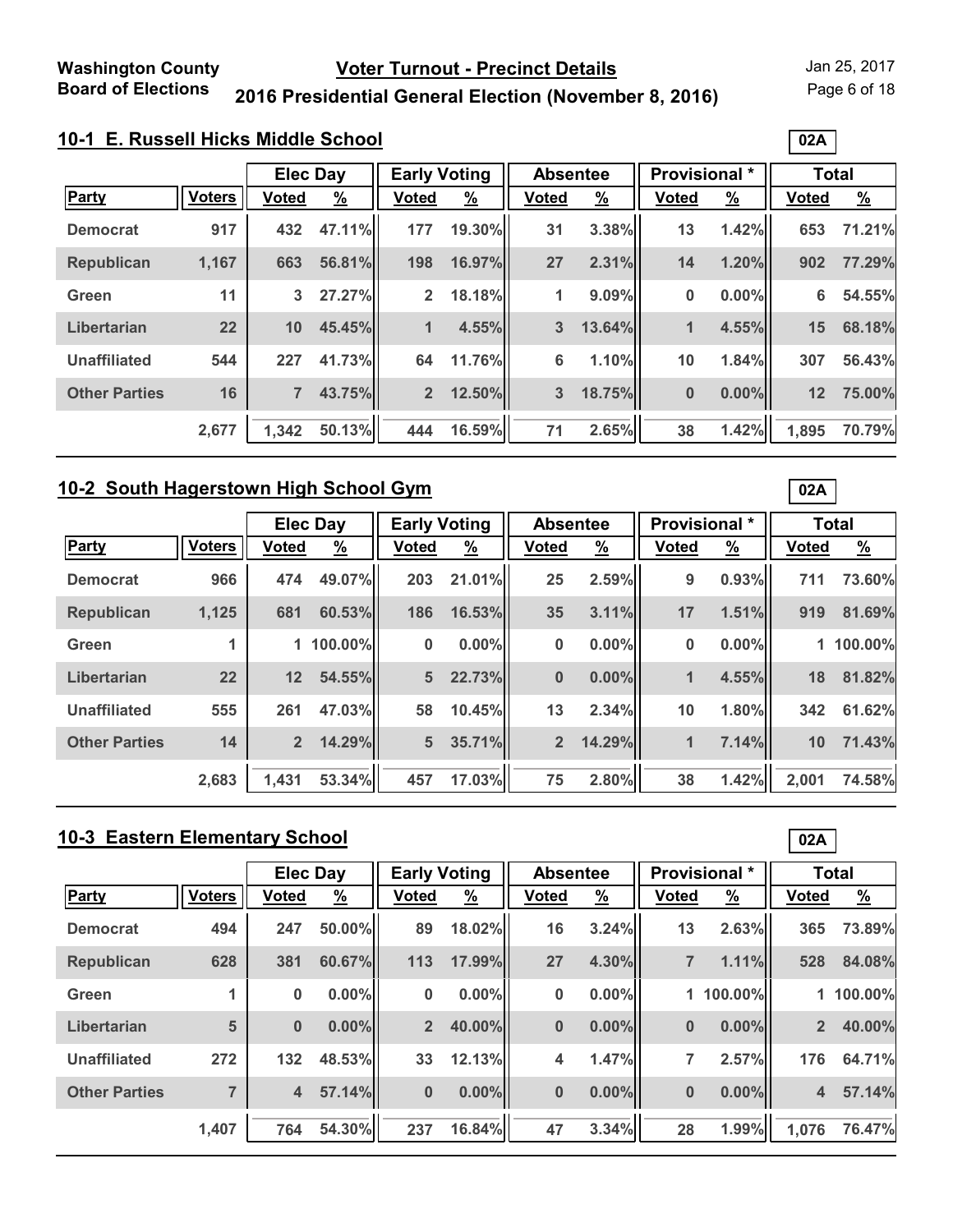Page 7 of 18

**02A**

# **2016 Presidential General Election (November 8, 2016)**

### **10-4 Washington County Technical High School**

|                      |                         |                | <b>Elec Day</b> |              | <b>Early Voting</b> |              | <b>Absentee</b> |              | Provisional * | <b>Total</b>   |               |
|----------------------|-------------------------|----------------|-----------------|--------------|---------------------|--------------|-----------------|--------------|---------------|----------------|---------------|
| <b>Party</b>         | <b>Voters</b>           | <b>Voted</b>   | $\frac{9}{6}$   | <b>Voted</b> | $\frac{9}{6}$       | <b>Voted</b> | $\frac{9}{6}$   | <b>Voted</b> | $\frac{9}{6}$ | <b>Voted</b>   | $\frac{9}{6}$ |
| <b>Democrat</b>      | 341                     | 145            | 42.52%          | 92           | 26.98%              | 17           | 4.99%           | 2            | 0.59%         | 256            | 75.07%        |
| <b>Republican</b>    | 399                     | 234            | 58.65%          | 70           | 17.54%              | 22           | 5.51%           | 3            | 0.75%         | 329            | 82.46%        |
| Green                |                         | $\bf{0}$       | $0.00\%$        |              | 1 100.00%           | $\bf{0}$     | $0.00\%$        | 0            | 0.00%         |                | 1 100.00%     |
| Libertarian          | $\overline{\mathbf{4}}$ | $\overline{2}$ | 50.00%          | 1            | 25.00%              | $\bf{0}$     | $0.00\%$        | 0            | 0.00%         | $3\phantom{a}$ | 75.00%        |
| <b>Unaffiliated</b>  | 113                     | 50             | 44.25%          | 15           | 13.27%              | $\mathbf{2}$ | 1.77%           | 1            | 0.88%         | 68             | 60.18%        |
| <b>Other Parties</b> | $\bf{0}$                | $\bf{0}$       | $0.00\%$        | $\bf{0}$     | $0.00\%$            | $\bf{0}$     | $0.00\%$        | 0            | 0.00%         | $\bf{0}$       | 0.00%         |
|                      | 858                     | 431            | 50.23%          | 179          | 20.86%              | 41           | 4.78%           | 6            | 0.70%         | 657            | 76.57%        |

#### **10-5 Eastern Elementary School**

|                      |               |                | <b>Elec Day</b> |                | <b>Early Voting</b> |              | <b>Absentee</b> | Provisional * |               | <b>Total</b> |               |
|----------------------|---------------|----------------|-----------------|----------------|---------------------|--------------|-----------------|---------------|---------------|--------------|---------------|
| Party                | <b>Voters</b> | <b>Voted</b>   | <u>%</u>        | <b>Voted</b>   | $\frac{9}{6}$       | <b>Voted</b> | $\frac{9}{6}$   | <b>Voted</b>  | $\frac{9}{6}$ | <b>Voted</b> | $\frac{9}{6}$ |
| <b>Democrat</b>      | 11            | 4              | 36.36%          | 3              | 27.27%              | 0            | $0.00\%$        | 0             | $0.00\%$      |              | 63.64%        |
| <b>Republican</b>    | 19            | 9              | 47.37%          | $6\phantom{1}$ | 31.58%              | 1            | 5.26%           | $\bf{0}$      | $0.00\%$      | 16           | 84.21%        |
| Green                | $\bf{0}$      | $\bf{0}$       | $0.00\%$        | $\bf{0}$       | 0.00%               | 0            | $0.00\%$        | 0             | $0.00\%$      | 0            | 0.00%         |
| Libertarian          | $\bf{0}$      | $\bf{0}$       | $0.00\%$        | $\bf{0}$       | $0.00\%$            | $\bf{0}$     | $0.00\%$        | $\bf{0}$      | $0.00\%$      | $\bf{0}$     | 0.00%         |
| <b>Unaffiliated</b>  | 6             | $\overline{2}$ | 33.33%          | $\bf{0}$       | 0.00%               | 0            | $0.00\%$        | 0             | $0.00\%$      | $\mathbf{2}$ | 33.33%        |
| <b>Other Parties</b> | $\bf{0}$      | $\bf{0}$       | $0.00\%$        | $\bf{0}$       | $0.00\%$            | $\bf{0}$     | $0.00\%$        | $\bf{0}$      | $0.00\%$      | $\bf{0}$     | 0.00%         |
|                      | 36            | 15             | 41.67%          | 9              | 25.00%              | 1            | 2.78%           | 0             | 0.00%         | 25           | 69.44%        |

# **11-1 Pleasant Valley Elementary School**

|                      |                         | <b>Elec Day</b> |               | <b>Early Voting</b> |               | <b>Absentee</b> |               | <b>Provisional</b> * |               | <b>Total</b>   |               |
|----------------------|-------------------------|-----------------|---------------|---------------------|---------------|-----------------|---------------|----------------------|---------------|----------------|---------------|
| Party                | <b>Voters</b>           | <b>Voted</b>    | $\frac{9}{6}$ | Voted               | $\frac{9}{6}$ | <b>Voted</b>    | $\frac{9}{6}$ | <b>Voted</b>         | $\frac{9}{6}$ | <b>Voted</b>   | $\frac{9}{6}$ |
| <b>Democrat</b>      | 289                     | 187             | 64.71%        | 21                  | 7.27%         | 13              | 4.50%         | 1                    | 0.35%         | 222            | 76.82%        |
| <b>Republican</b>    | 363                     | 236             | 65.01%        | 18                  | 4.96%         | 19              | 5.23%         | $\overline{2}$       | 0.55%         | 275            | 75.76%        |
| Green                | 5                       | $\overline{2}$  | 40.00%        | 1                   | 20.00%        | 0               | $0.00\%$      | 0                    | $0.00\%$      | 3              | 60.00%        |
| Libertarian          | $\overline{\mathbf{4}}$ | 1               | 25.00%        | $\mathbf{0}$        | 0.00%         | $\bf{0}$        | $0.00\%$      | $\bf{0}$             | $0.00\%$      | 1              | 25.00%        |
| <b>Unaffiliated</b>  | 187                     | 121             | 64.71%        | 6                   | 3.21%         | 10              | 5.35%         | 1                    | 0.53%         | 138            | 73.80%        |
| <b>Other Parties</b> | $\overline{\mathbf{4}}$ | 1               | 25.00%        | $\bf{0}$            | $0.00\%$      | $\mathbf 1$     | 25.00%        | $\bf{0}$             | $0.00\%$      | $\overline{2}$ | 50.00%        |
|                      | 852                     | 548             | 64.32%        | 46                  | 5.40%         | 43              | 5.05%         | 4                    | 0.47%         | 641            | 75.23%        |

**02B**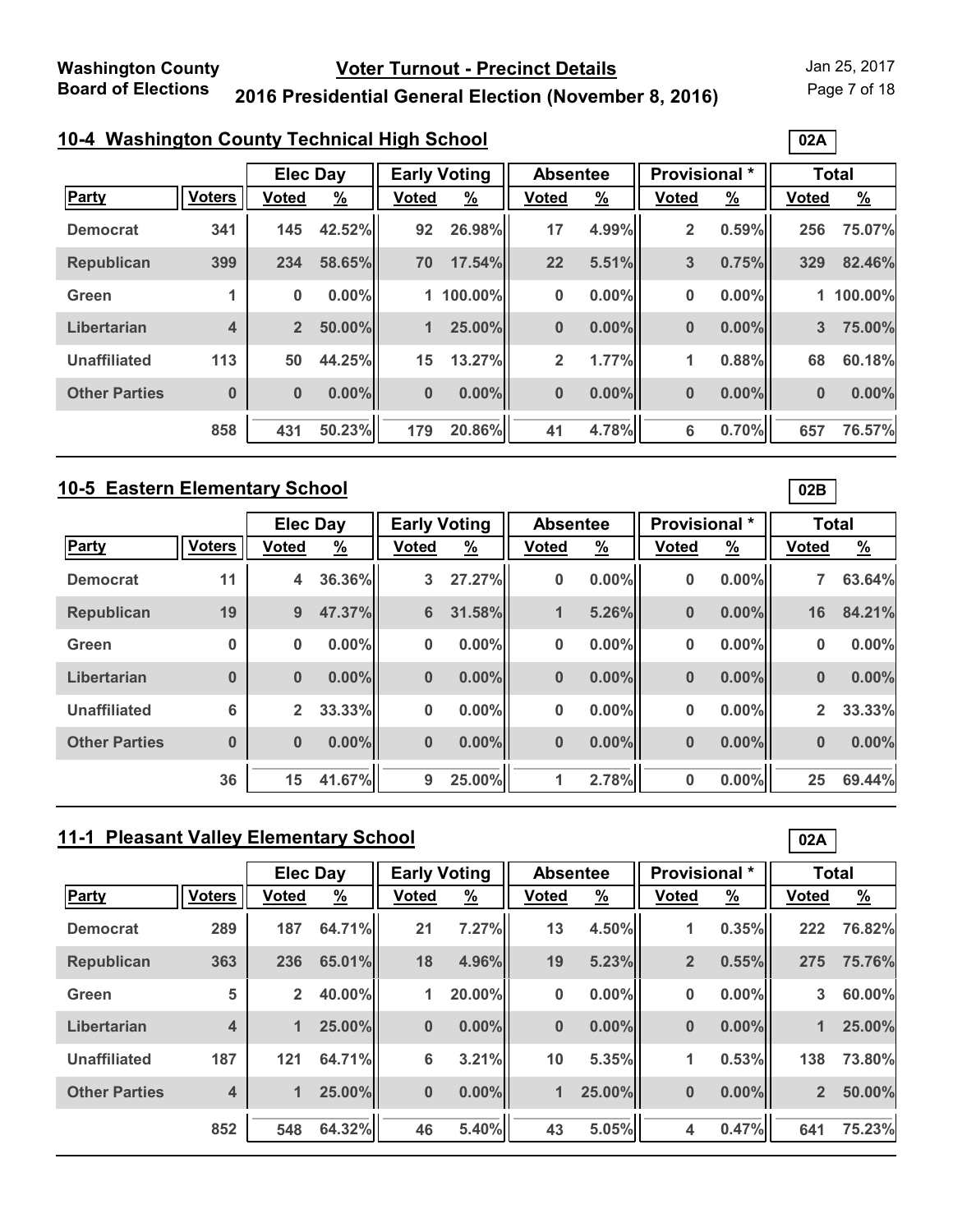Page 8 of 18

**02A**

# **2016 Presidential General Election (November 8, 2016)**

|                      |                | <b>Elec Day</b> |               | <b>Early Voting</b> |               | <b>Absentee</b> |               | <b>Provisional *</b> |               |              | <b>Total</b>  |
|----------------------|----------------|-----------------|---------------|---------------------|---------------|-----------------|---------------|----------------------|---------------|--------------|---------------|
| <b>Party</b>         | <b>Voters</b>  | <b>Voted</b>    | $\frac{9}{6}$ | <b>Voted</b>        | $\frac{9}{6}$ | <b>Voted</b>    | $\frac{9}{6}$ | <b>Voted</b>         | $\frac{9}{6}$ | <b>Voted</b> | $\frac{9}{6}$ |
| <b>Democrat</b>      | 152            | 101             | 66.45%        | 8                   | 5.26%         | 3               | 1.97%         | 1                    | 0.66%         | 113          | 74.34%        |
| <b>Republican</b>    | 185            | 136             | 73.51%        | $6\phantom{1}$      | 3.24%         | $6\phantom{1}6$ | 3.24%         | $\overline{2}$       | 1.08%         | 150          | 81.08%        |
| Green                |                | 0               | $0.00\%$      | $\bf{0}$            | 0.00%         | $\bf{0}$        | $0.00\%$      | 0                    | 0.00%         | 0            | 0.00%         |
| Libertarian          | 5              | 3               | 60.00%        | $\bf{0}$            | $0.00\%$      | $\bf{0}$        | $0.00\%$      | $\bf{0}$             | 0.00%         | 3            | 60.00%        |
| <b>Unaffiliated</b>  | 82             | 46              | 56.10%        | 3                   | 3.66%         | $\overline{2}$  | 2.44%         | 1                    | 1.22%         | 52           | 63.41%        |
| <b>Other Parties</b> | $\overline{2}$ | 1               | 50.00%        | 1                   | 50.00%        | $\bf{0}$        | $0.00\%$      | 0                    | 0.00%         |              | 2 100.00%     |
|                      | 427            | 287             | 67.21%        | 18                  | 4.22%         | 11              | 2.58%         | 4                    | 0.94%         | 320          | 74.94%        |

### **12-0 Fairplay Fire Company Banquet Center**

|                      |               |                | <b>Elec Day</b> |                | <b>Early Voting</b> | <b>Absentee</b> |               | Provisional * |               | <b>Total</b> |               |
|----------------------|---------------|----------------|-----------------|----------------|---------------------|-----------------|---------------|---------------|---------------|--------------|---------------|
| Party                | <b>Voters</b> | <b>Voted</b>   | $\frac{9}{6}$   | <b>Voted</b>   | $\frac{9}{6}$       | <b>Voted</b>    | $\frac{9}{6}$ | <b>Voted</b>  | $\frac{9}{6}$ | <b>Voted</b> | $\frac{9}{6}$ |
| <b>Democrat</b>      | 497           | 272            | 54.73%          | 66             | 13.28%              | 21              | 4.23%         | 4             | $0.80\%$      | 363          | 73.04%        |
| <b>Republican</b>    | 995           | 677            | 68.04%          | 98             | 9.85%               | 27              | 2.71%         | 6             | 0.60%         | 808          | 81.21%        |
| Green                | ⇁             | 3              | 42.86%          | 0              | $0.00\%$            | 1               | 14.29%        | 0             | $0.00\%$      | 4            | 57.14%        |
| Libertarian          | 17            | 11             | 64.71%          | $\bf{0}$       | 0.00%               | $\bf{0}$        | $0.00\%$      | $\bf{0}$      | $0.00\%$      | 11           | 64.71%        |
| <b>Unaffiliated</b>  | 343           | 178            | 51.90%          | 18             | 5.25%               | 6               | 1.75%         | 3             | $0.87\%$      | 205          | 59.77%        |
| <b>Other Parties</b> | 13            | $\overline{7}$ | 53.85%          | 2 <sup>2</sup> | 15.38%              | $\mathbf{1}$    | 7.69%         | $\bf{0}$      | $0.00\%$      | 10           | 76.92%        |
|                      | 1,872         | 1.148          | 61.32%          | 184            | 9.83%               | 56              | 2.99%         | 13            | 0.69%         | 1.401        | 74.84%        |

# **13-1 Maugansville Elementary School**

|                      |                | <b>Elec Day</b> |               |              | <b>Early Voting</b> | <b>Absentee</b> |               | <b>Provisional</b> * |               |              | <b>Total</b>  |
|----------------------|----------------|-----------------|---------------|--------------|---------------------|-----------------|---------------|----------------------|---------------|--------------|---------------|
| Party                | <b>Voters</b>  | <b>Voted</b>    | $\frac{9}{6}$ | <b>Voted</b> | $\frac{9}{6}$       | Voted           | $\frac{9}{6}$ | <b>Voted</b>         | $\frac{9}{6}$ | <b>Voted</b> | $\frac{9}{6}$ |
| <b>Democrat</b>      | 698            | 354             | 50.72%        | 126          | 18.05%              | 21              | 3.01%         | 8                    | 1.15%         | 509          | 72.92%        |
| <b>Republican</b>    | 1,459          | 880             | 60.32%        | 247          | 16.93%              | 36              | 2.47%         | 20                   | 1.37%         | 1,183        | 81.08%        |
| Green                | 5              | 3               | $60.00\%$     | 0            | 0.00%               | $\bf{0}$        | $0.00\%$      | 0                    | $0.00\%$      | 3            | 60.00%        |
| Libertarian          | 9              | 5               | 55.56%        | $\bf{0}$     | 0.00%               | $\bf{0}$        | $0.00\%$      | $\bf{0}$             | $0.00\%$      | 5            | 55.56%        |
| <b>Unaffiliated</b>  | 445            | 209             | 46.97%        | 36           | 8.09%               | 10              | 2.25%         | 11                   | 2.47%         | 266          | 59.78%        |
| <b>Other Parties</b> | $\overline{2}$ | $\bf{0}$        | $0.00\%$      |              | 2 100.00%           | $\bf{0}$        | $0.00\%$      | $\bf{0}$             | $0.00\%$      |              | 2 100.00%     |
|                      | 2,618          | 1,451           | 55.42%        | 411          | 15.70%              | 67              | 2.56%         | 39                   | 1.49%         | 1,968        | 75.17%        |

**02A**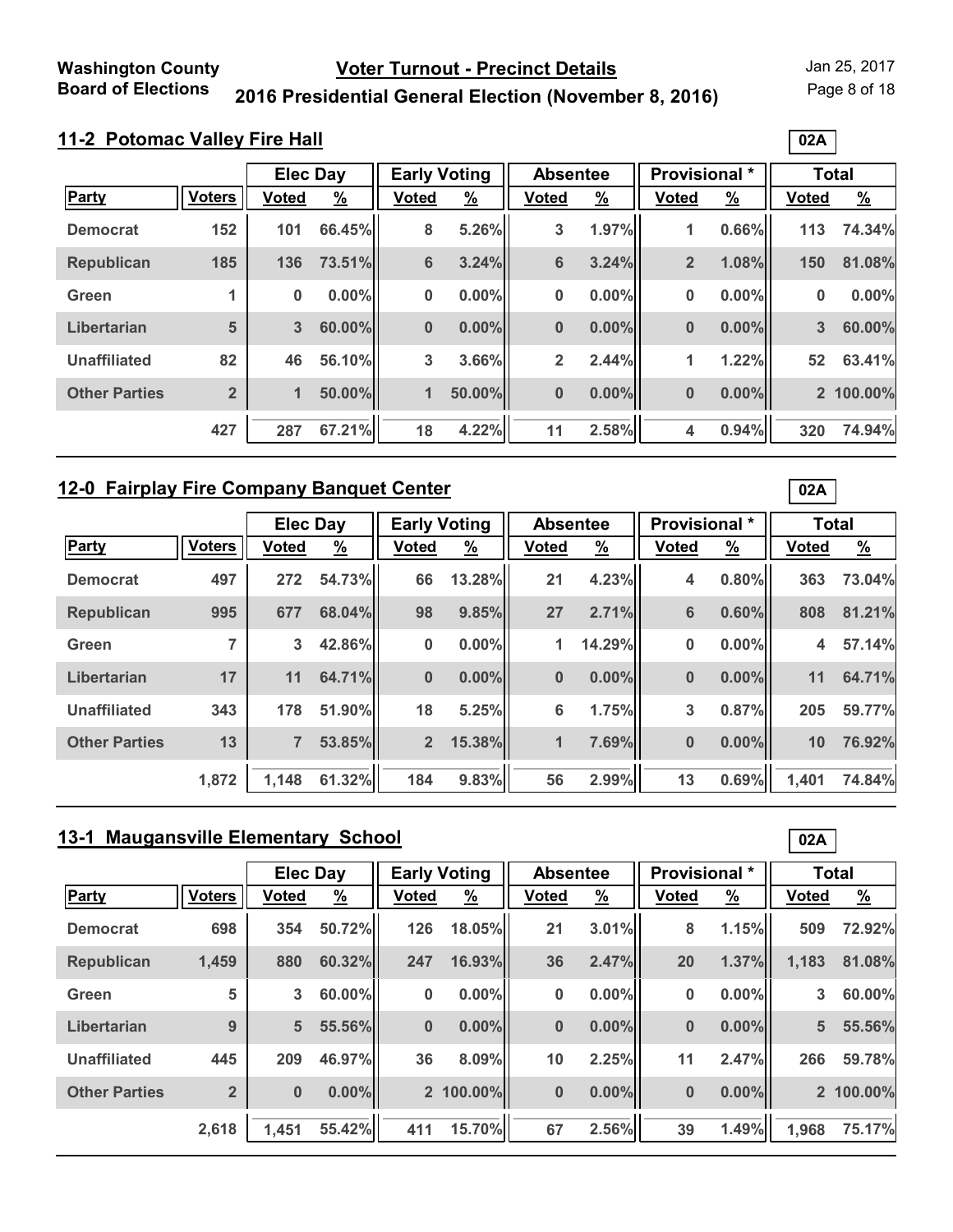Page 9 of 18

**02A**

# **2016 Presidential General Election (November 8, 2016)**

#### **13-2 Maugansville Ruritan Club**

|                      |               | <b>Elec Day</b> |               | <b>Early Voting</b> |               | <b>Absentee</b> |               | Provisional * |               | <b>Total</b> |               |
|----------------------|---------------|-----------------|---------------|---------------------|---------------|-----------------|---------------|---------------|---------------|--------------|---------------|
| <b>Party</b>         | <b>Voters</b> | <b>Voted</b>    | $\frac{9}{6}$ | <b>Voted</b>        | $\frac{9}{6}$ | <b>Voted</b>    | $\frac{9}{6}$ | <b>Voted</b>  | $\frac{9}{6}$ | <b>Voted</b> | $\frac{9}{6}$ |
| <b>Democrat</b>      | 519           | 274             | 52.79%        | 72                  | 13.87%        | 10              | 1.93%         | 8             | 1.54%         | 364          | 70.13%        |
| <b>Republican</b>    | 668           | 437             | 65.42%        | 75                  | 11.23%        | 11              | 1.65%         | 10            | 1.50%         | 533          | 79.79%        |
| Green                |               | 0               | $0.00\%$      | $\bf{0}$            | $0.00\%$      | 0               | $0.00\%$      | 0             | $0.00\%$      | 0            | 0.00%         |
| Libertarian          | 11            | 5               | 45.45%        | 1                   | 9.09%         | $\bf{0}$        | $0.00\%$      | 0             | $0.00\%$      | 6            | 54.55%        |
| <b>Unaffiliated</b>  | 276           | 133             | 48.19%        | 18                  | 6.52%         | $6\phantom{1}6$ | 2.17%         | 6             | 2.17%         | 163          | 59.06%        |
| <b>Other Parties</b> | 5             | 1               | 20.00%        | $\bf{0}$            | $0.00\%$      | 1               | 20.00%        | 1             | 20.00%        | 3            | 60.00%        |
|                      | 1,480         | 850             | 57.43%        | 166                 | 11.22%        | 28              | 1.89%         | 25            | 1.69%         | 1,069        | 72.23%        |

# **14-1 Ringgold Ruritan Club**

|                      |               |                | <b>Elec Day</b> | <b>Early Voting</b> |               | <b>Absentee</b> |               | Provisional * |               |              | <b>Total</b>  |
|----------------------|---------------|----------------|-----------------|---------------------|---------------|-----------------|---------------|---------------|---------------|--------------|---------------|
| <b>Party</b>         | <b>Voters</b> | <b>Voted</b>   | $\frac{9}{6}$   | <b>Voted</b>        | $\frac{9}{6}$ | <b>Voted</b>    | $\frac{9}{6}$ | <b>Voted</b>  | $\frac{9}{6}$ | <b>Voted</b> | $\frac{9}{6}$ |
| <b>Democrat</b>      | 194           | $122$          | 62.89%          | 16                  | 8.25%         | 7               | 3.61%         | 1             | 0.52%         | 146          | 75.26%        |
| <b>Republican</b>    | 445           | 327            | 73.48%          | 31                  | 6.97%         | $6\phantom{1}$  | 1.35%         | 4             | 0.90%         | 368          | 82.70%        |
| Green                | 0             | $\bf{0}$       | $0.00\%$        | $\bf{0}$            | $0.00\%$      | 0               | $0.00\%$      | 0             | 0.00%         | 0            | $0.00\%$      |
| Libertarian          | 12            | $6\phantom{a}$ | 50.00%          | 1                   | 8.33%         | 1               | 8.33%         | 0             | $0.00\%$      | 8            | 66.67%        |
| <b>Unaffiliated</b>  | 136           | 76             | 55.88%          | 5                   | 3.68%         | 1               | 0.74%         | 0             | $0.00\%$      | 82           | 60.29%        |
| <b>Other Parties</b> |               |                | 1 100.00%       | $\bf{0}$            | $0.00\%$      | $\bf{0}$        | $0.00\%$      | 0             | $0.00\%$      |              | 1 100.00%     |
|                      | 788           | 532            | 67.51%          | 53                  | 6.73%         | 15              | 1.90%         | 5             | 0.63%         | 605          | 76.78%        |

# **14-2 Cascade Elementary School**

|                      |                         | <b>Elec Day</b> |               | <b>Early Voting</b> |               | <b>Absentee</b>      |               |                | <b>Provisional</b> * | <b>Total</b>   |               |
|----------------------|-------------------------|-----------------|---------------|---------------------|---------------|----------------------|---------------|----------------|----------------------|----------------|---------------|
| Party                | <b>Voters</b>           | <b>Voted</b>    | $\frac{9}{6}$ | <b>Voted</b>        | $\frac{9}{6}$ | <b>Voted</b>         | $\frac{9}{6}$ | <b>Voted</b>   | $\frac{9}{6}$        | <b>Voted</b>   | $\frac{9}{6}$ |
| <b>Democrat</b>      | 254                     | 151             | 59.45%        | 11                  | 4.33%         | 5                    | 1.97%         | 4              | 1.57%                | 171            | 67.32%        |
| <b>Republican</b>    | 423                     | 300             | 70.92%        | 11                  | 2.60%         | 6                    | 1.42%         | $\overline{7}$ | 1.65%                | 324            | 76.60%        |
| Green                |                         | 0               | $0.00\%$      | 0                   | 0.00%         | $\bf{0}$             | $0.00\%$      |                | 1 100.00%            |                | 1 100.00%     |
| Libertarian          | 11                      | 11              | 100.00%       | $\bf{0}$            | 0.00%         | $\bf{0}$             | $0.00\%$      | $\bf{0}$       | $0.00\%$             | 11             | 100.00%       |
| <b>Unaffiliated</b>  | 189                     | 103             | 54.50%        | $\overline{2}$      | 1.06%         | 3                    | 1.59%         | 4              | 2.12%                | 112            | 59.26%        |
| <b>Other Parties</b> | $\overline{\mathbf{4}}$ | 1               | 25.00%        | $\bf{0}$            | $0.00\%$      | $\blacktriangleleft$ | 25.00%        | $\bf{0}$       | $0.00\%$             | $\overline{2}$ | 50.00%        |
|                      | 882                     | 566             | 64.17%        | 24                  | 2.72%         | 15                   | 1.70%         | 16             | 1.81%                | 621            | 70.41%        |

**02A**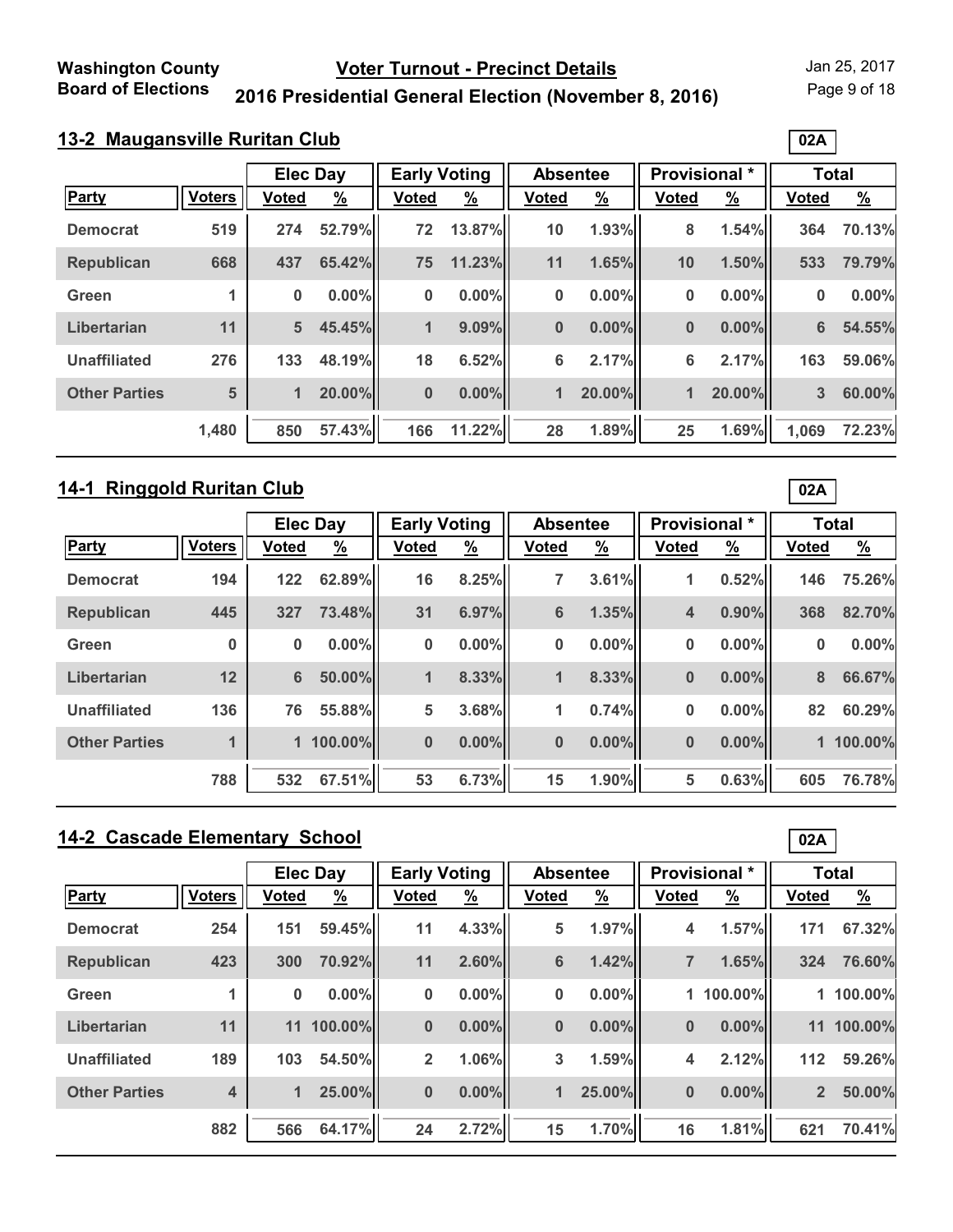Page 10 of 18

**01C**

# **2016 Presidential General Election (November 8, 2016)**

### **15-0 Big Pool Community Hall**

|                      |                |              | <b>Early Voting</b><br><b>Elec Day</b> |              |               | <b>Absentee</b> |               | <b>Provisional *</b> |               | <b>Total</b>   |          |
|----------------------|----------------|--------------|----------------------------------------|--------------|---------------|-----------------|---------------|----------------------|---------------|----------------|----------|
|                      |                |              |                                        |              |               |                 |               |                      |               |                |          |
| <b>Party</b>         | <b>Voters</b>  | <b>Voted</b> | <u>%</u>                               | <b>Voted</b> | $\frac{9}{6}$ | <b>Voted</b>    | $\frac{9}{6}$ | <b>Voted</b>         | $\frac{9}{6}$ | <b>Voted</b>   | <u>%</u> |
| <b>Democrat</b>      | 306            | 169          | 55.23%                                 | 39           | 12.75%        | 12              | 3.92%         | 2                    | 0.65%         | 222            | 72.55%   |
| <b>Republican</b>    | 798            | 519          | 65.04%                                 | 73           | 9.15%         | 18              | 2.26%         | 11                   | 1.38%         | 621            | 77.82%   |
| Green                | $\overline{2}$ | 1            | 50.00%                                 | 0            | $0.00\%$      | 0               | $0.00\%$      | 0                    | 0.00%         | 1              | 50.00%   |
| Libertarian          | 6              | 1            | 16.67%                                 | $\bf{0}$     | $0.00\%$      | $\overline{2}$  | 33.33%        | 0                    | 0.00%         | $3\phantom{a}$ | 50.00%   |
| <b>Unaffiliated</b>  | 224            | 119          | 53.13%                                 | 10           | 4.46%         | $\bf{0}$        | $0.00\%$      | 4                    | 1.79%         | 133            | 59.38%   |
| <b>Other Parties</b> | 5              | $\bf{0}$     | $0.00\%$                               | 1            | 20.00%        | 3               | 60.00%        | 0                    | 0.00%         | 4              | 80.00%   |
|                      | 1,341          | 809          | 60.33%                                 | 123          | 9.17%         | 35              | 2.61%         | 17                   | 1.27%         | 984            | 73.38%   |

#### **16-0 Greenbrier Elementary School**

|                      |                         | <b>Elec Day</b> |               | <b>Early Voting</b> |               | <b>Absentee</b> |          | <b>Provisional *</b> |               | <b>Total</b> |               |
|----------------------|-------------------------|-----------------|---------------|---------------------|---------------|-----------------|----------|----------------------|---------------|--------------|---------------|
| Party                | <b>Voters</b>           | <b>Voted</b>    | $\frac{9}{6}$ | <b>Voted</b>        | $\frac{9}{6}$ | <b>Voted</b>    | <u>%</u> | <b>Voted</b>         | $\frac{9}{6}$ | <b>Voted</b> | $\frac{9}{6}$ |
| <b>Democrat</b>      | 769                     | 372             | 48.37%        | 136                 | 17.69%        | 49              | 6.37%    | 5                    | 0.65%         | 562          | 73.08%        |
| Republican           | 1,345                   | 860             | 63.94%        | 151                 | 11.23%        | 61              | 4.54%    | 10                   | 0.74%         | 1,082        | 80.45%        |
| Green                | $\overline{\mathbf{4}}$ | 3               | 75.00%        | $\bf{0}$            | $0.00\%$      | 0               | $0.00\%$ | 0                    | $0.00\%$      | 3            | 75.00%        |
| Libertarian          | 18                      | 9               | 50.00%        | $\mathbf{1}$        | 5.56%         | $\bf{0}$        | $0.00\%$ | $\bf{0}$             | $0.00\%$      | 10           | 55.56%        |
| <b>Unaffiliated</b>  | 568                     | 259             | 45.60%        | 81                  | 14.26%        | 22              | 3.87%    | 5                    | 0.88%         | 367          | 64.61%        |
| <b>Other Parties</b> | 18                      | 8               | 44.44%        | 2 <sup>2</sup>      | 11.11%        | 4               | 22.22%   | $\bf{0}$             | 0.00%         | 14           | 77.78%        |
|                      | 2,722                   | 1.511           | 55.51%        | 371                 | 13.63%        | 136             | 5.00%    | 20                   | 0.73%         | 2,038        | 74.87%        |

# **17-1 Bester Elementary School Gym**

|                      |               |              | <b>Elec Day</b> |                | <b>Early Voting</b> |                | <b>Absentee</b> | <b>Provisional</b> * |               | <b>Total</b> |               |
|----------------------|---------------|--------------|-----------------|----------------|---------------------|----------------|-----------------|----------------------|---------------|--------------|---------------|
| <b>Party</b>         | <b>Voters</b> | <b>Voted</b> | $\frac{9}{6}$   | <b>Voted</b>   | $\frac{9}{6}$       | <b>Voted</b>   | $\frac{9}{6}$   | <b>Voted</b>         | $\frac{9}{6}$ | <b>Voted</b> | $\frac{9}{6}$ |
| <b>Democrat</b>      | 1,727         | 675          | 39.09%          | 279            | 16.16%              | 98             | 5.67%           | 69                   | 4.00%         | 1,121        | 64.91%        |
| <b>Republican</b>    | 1,344         | 591          | 43.97%          | 269            | 20.01%              | 87             | 6.47%           | 26                   | 1.93%         | 973          | 72.40%        |
| Green                | 14            | 6            | 42.86%          | 1              | 7.14%               | $\bf{0}$       | $0.00\%$        | 1                    | 7.14%         | 8            | 57.14%        |
| Libertarian          | 27            | 10           | 37.04%          | 5              | 18.52%              | 1              | 3.70%           | 3                    | 11.11%        | 19           | 70.37%        |
| <b>Unaffiliated</b>  | 832           | 265          | 31.85%          | 81             | 9.74%               | 23             | 2.76%           | 30                   | 3.61%         | 399          | 47.96%        |
| <b>Other Parties</b> | 23            | 8            | 34.78%          | 2 <sup>2</sup> | 8.70%               | $\blacksquare$ | 4.35%           | $\bf{0}$             | $0.00\%$      | 11           | 47.83%        |
|                      | 3,967         | 1,555        | 39.20%          | 637            | 16.06%              | 210            | 5.29%           | 129                  | 3.25%         | 2,531        | 63.80%        |

**02A**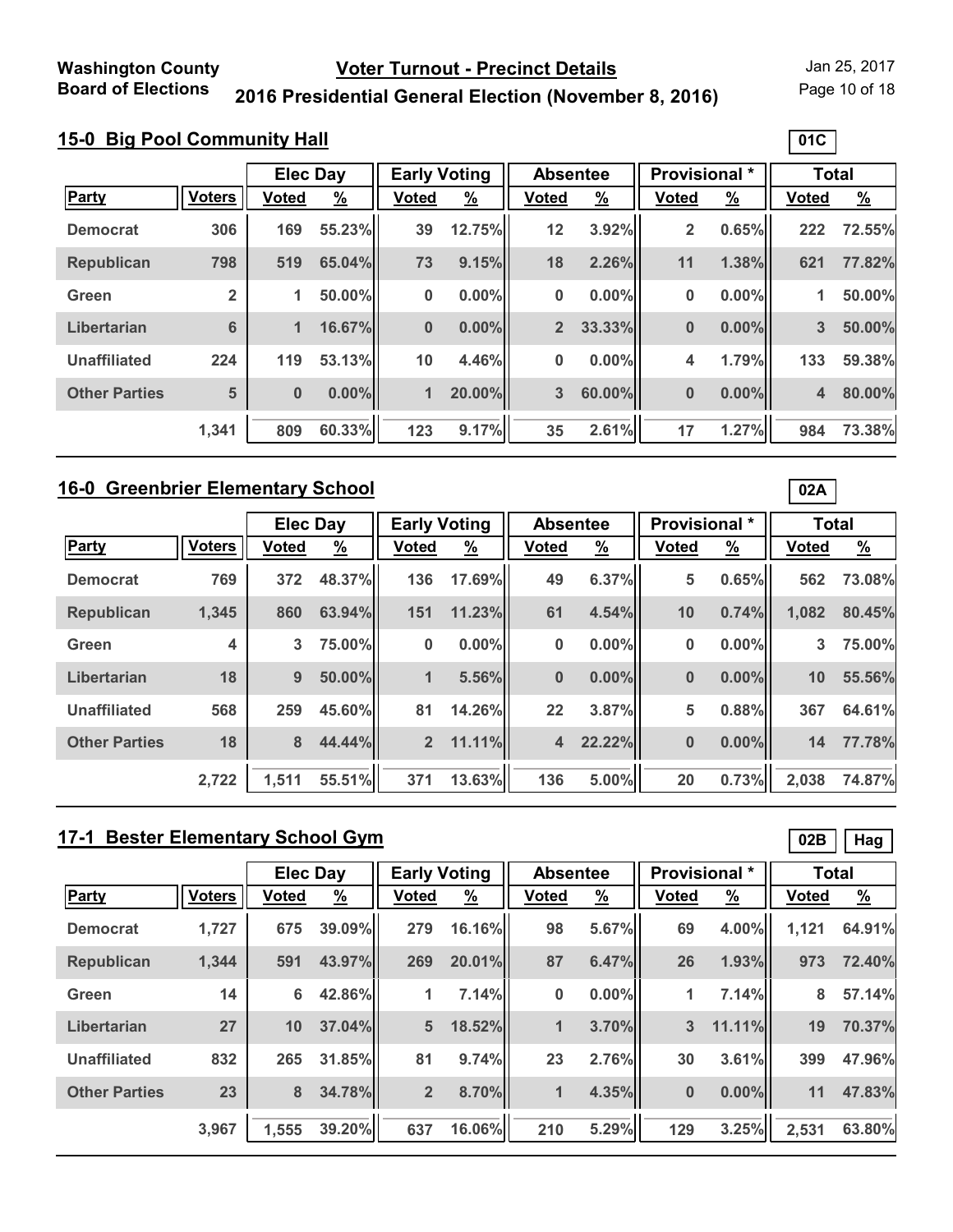Page 11 of 18

**02A**

### **2016 Presidential General Election (November 8, 2016)**

# **18-1 Bethel United Methodist Church**

|                      |               | <b>Elec Day</b> |               | <b>Early Voting</b> |               | <b>Absentee</b> |               | Provisional * |               | <b>Total</b> |               |
|----------------------|---------------|-----------------|---------------|---------------------|---------------|-----------------|---------------|---------------|---------------|--------------|---------------|
| <b>Party</b>         | <b>Voters</b> | Voted           | $\frac{9}{6}$ | <b>Voted</b>        | $\frac{9}{6}$ | <b>Voted</b>    | $\frac{9}{6}$ | <b>Voted</b>  | $\frac{9}{6}$ | <b>Voted</b> | $\frac{9}{6}$ |
| <b>Democrat</b>      | 562           | 315             | 56.05%        | 86                  | 15.30%        | 21              | 3.74%         | 4             | 0.71%         | 426          | 75.80%        |
| <b>Republican</b>    | 1,048         | 681             | 64.98%        | 120                 | 11.45%        | 20              | 1.91%         | 5             | 0.48%         | 826          | 78.82%        |
| Green                | 5             | $\overline{2}$  | 40.00%        | 1                   | 20.00%        | 0               | $0.00\%$      | 1             | 20.00%        | 4            | 80.00%        |
| Libertarian          | 12            | $\overline{7}$  | 58.33%        | $\bf{0}$            | $0.00\%$      | $\bf{0}$        | $0.00\%$      | $\bf{0}$      | $0.00\%$      | 7            | 58.33%        |
| <b>Unaffiliated</b>  | 350           | 171             | 48.86%        | 27                  | 7.71%         | 9               | 2.57%         | 6             | 1.71%         | 213          | 60.86%        |
| <b>Other Parties</b> | 11            | $\overline{4}$  | 36.36%        | 5                   | 45.45%        | $\bf{0}$        | $0.00\%$      | $\bf{0}$      | $0.00\%$      | 9            | 81.82%        |
|                      | 1,988         | 1,180           | 59.36%        | 239                 | 12.02%        | 50              | 2.52%         | 16            | 0.80%         | 1,485        | 74.70%        |

### **18-2 Maranatha Brethren Church**

|                      |               | <b>Elec Day</b> |          | <b>Early Voting</b> |               | <b>Absentee</b> |               | Provisional * |               | <b>Total</b> |               |
|----------------------|---------------|-----------------|----------|---------------------|---------------|-----------------|---------------|---------------|---------------|--------------|---------------|
| Party                | <b>Voters</b> | <b>Voted</b>    | <u>%</u> | <b>Voted</b>        | $\frac{9}{6}$ | <b>Voted</b>    | $\frac{9}{6}$ | <b>Voted</b>  | $\frac{9}{6}$ | <b>Voted</b> | $\frac{9}{6}$ |
| <b>Democrat</b>      | 752           | 401             | 53.32%   | 146                 | 19.41%        | 29              | 3.86%         | 11            | 1.46%         | 587          | 78.06%        |
| <b>Republican</b>    | 1,049         | 608             | 57.96%   | 184                 | 17.54%        | 28              | 2.67%         | 8             | 0.76%         | 828          | 78.93%        |
| Green                | ⇁             | 4               | 57.14%   | $\bf{0}$            | 0.00%         | 1               | 14.29%        | 0             | $0.00\%$      | 5            | 71.43%        |
| Libertarian          | 12            | 8               | 66.67%   | 1                   | 8.33%         | $\bf{0}$        | $0.00\%$      | $\bf{0}$      | $0.00\%$      | 9            | 75.00%        |
| <b>Unaffiliated</b>  | 424           | 206             | 48.58%   | 51                  | 12.03%        | 7               | 1.65%         | 6             | 1.42%         | 270          | 63.68%        |
| <b>Other Parties</b> | 6             | 1               | 16.67%   | 2 <sup>2</sup>      | 33.33%        | $\bf{0}$        | $0.00\%$      | $\bf{0}$      | $0.00\%$      | 3            | 50.00%        |
|                      | 2,250         | 1.228           | 54.58%   | 384                 | 17.07%        | 65              | 2.89%         | 25            | 1.11%         | 1.702        | 75.64%        |

### **18-3 Hagerstown Community College ARCC Building**

|                      |               | <b>Elec Day</b> |               | <b>Early Voting</b> |               | <b>Absentee</b> |               | <b>Provisional</b> * |               | <b>Total</b>   |               |
|----------------------|---------------|-----------------|---------------|---------------------|---------------|-----------------|---------------|----------------------|---------------|----------------|---------------|
| <b>Party</b>         | <b>Voters</b> | Voted           | $\frac{9}{6}$ | <b>Voted</b>        | $\frac{9}{6}$ | Voted           | $\frac{9}{6}$ | <b>Voted</b>         | $\frac{9}{6}$ | <b>Voted</b>   | $\frac{9}{6}$ |
| <b>Democrat</b>      | 1,109         | 491             | 44.27%        | 211                 | 19.03%        | 66              | 5.95%         | 21                   | 1.89%         | 789            | 71.15%        |
| <b>Republican</b>    | 1,051         | 539             | 51.28%        | 171                 | 16.27%        | 65              | 6.18%         | 12                   | 1.14%         | 787            | 74.88%        |
| Green                | 8             | 1               | 12.50%        | 1                   | 12.50%        | $\bf{0}$        | 0.00%         | 0                    | $0.00\%$      | 2 <sup>1</sup> | 25.00%        |
| Libertarian          | 24            | 9               | 37.50%        | 2 <sup>2</sup>      | 8.33%         | $\overline{2}$  | 8.33%         | $\bf{0}$             | $0.00\%$      | 13             | 54.17%        |
| <b>Unaffiliated</b>  | 559           | 221             | 39.53%        | 62                  | 11.09%        | 26              | 4.65%         | 8                    | 1.43%         | 317            | 56.71%        |
| <b>Other Parties</b> | 17            | 3               | 17.65%        | 1                   | 5.88%         | $5\phantom{1}$  | 29.41%        | $\bf{0}$             | $0.00\%$      | 9              | 52.94%        |
|                      | 2,768         | 1,264           | 45.66%        | 448                 | 16.18%        | 164             | 5.92%         | 41                   | 1.48%         | 1,917          | 69.26%        |

**02A**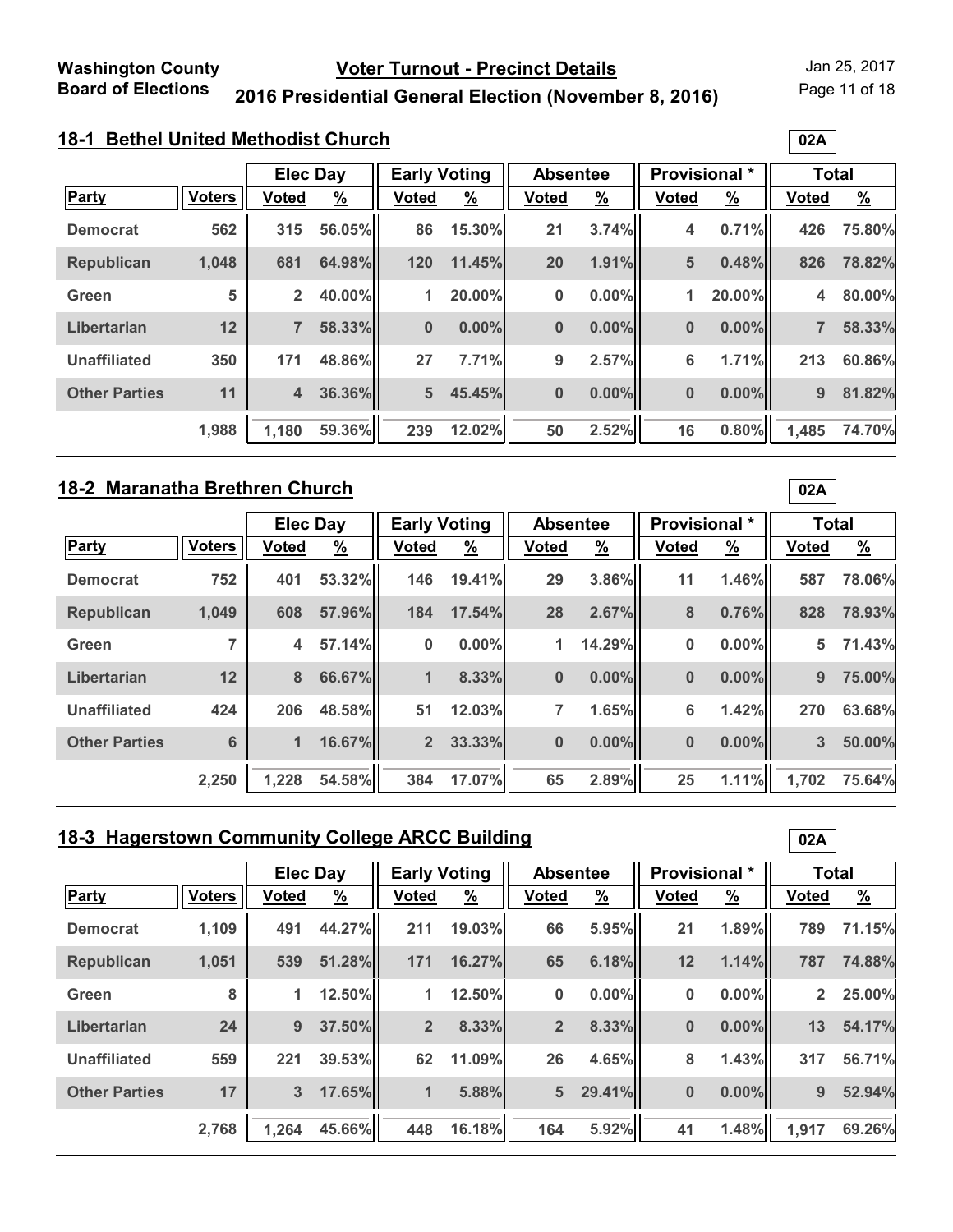Page 12 of 18

**02B**

# **2016 Presidential General Election (November 8, 2016)**

### **18-4 Maranatha Brethren Church**

|                      |                         | <b>Elec Day</b> |          | <b>Early Voting</b> |               | <b>Absentee</b> |               | Provisional * |               | <b>Total</b> |               |
|----------------------|-------------------------|-----------------|----------|---------------------|---------------|-----------------|---------------|---------------|---------------|--------------|---------------|
| <b>Party</b>         | <b>Voters</b>           | <b>Voted</b>    | <u>%</u> | <b>Voted</b>        | $\frac{9}{6}$ | <b>Voted</b>    | $\frac{9}{6}$ | <b>Voted</b>  | $\frac{9}{6}$ | <b>Voted</b> | $\frac{9}{6}$ |
| <b>Democrat</b>      | 155                     | 54              | 34.84%   | 29                  | 18.71%        | 15              | 9.68%         | 3             | 1.94%         | 101          | 65.16%        |
| <b>Republican</b>    | 119                     | 44              | 36.97%   | 22                  | 18.49%        | 16              | 13.45%        | $\mathbf{1}$  | 0.84%         | 83           | 69.75%        |
| Green                | $\overline{2}$          | 1               | 50.00%   | 0                   | 0.00%         | $\bf{0}$        | $0.00\%$      | 0             | $0.00\%$      | 1            | 50.00%        |
| Libertarian          | $\overline{\mathbf{4}}$ | 3               | 75.00%   | $\bf{0}$            | $0.00\%$      | $\bf{0}$        | $0.00\%$      | $\bf{0}$      | $0.00\%$      | 3            | 75.00%        |
| <b>Unaffiliated</b>  | 62                      | 24              | 38.71%   | 8                   | 12.90%        | $\overline{2}$  | 3.23%         | 0             | $0.00\%$      | 34           | 54.84%        |
| <b>Other Parties</b> | 4                       | $\overline{2}$  | 50.00%   | $\bf{0}$            | $0.00\%$      | 1               | 25.00%        | $\bf{0}$      | $0.00\%$      | 3            | 75.00%        |
|                      | 346                     | 128             | 36.99%   | 59                  | 17.05%        | 34              | 9.83%         | 4             | 1.16%         | 225          | 65.03%        |

#### **19-0 Little Antietam Community Center**

|                      |               | <b>Elec Day</b> |               | <b>Early Voting</b> |               | <b>Absentee</b> |               | Provisional *  |               | <b>Total</b>   |               |
|----------------------|---------------|-----------------|---------------|---------------------|---------------|-----------------|---------------|----------------|---------------|----------------|---------------|
| <b>Party</b>         | <b>Voters</b> | <b>Voted</b>    | $\frac{9}{6}$ | <b>Voted</b>        | $\frac{9}{6}$ | <b>Voted</b>    | $\frac{9}{6}$ | <b>Voted</b>   | $\frac{9}{6}$ | <b>Voted</b>   | $\frac{9}{6}$ |
| <b>Democrat</b>      | 496           | 292             | 58.87%        | 64                  | 12.90%        | 24              | 4.84%         | $\overline{2}$ | 0.40%         | 382            | 77.02%        |
| <b>Republican</b>    | 910           | 664             | 72.97%        | 82                  | 9.01%         | 11              | 1.21%         | $\overline{7}$ | 0.77%         | 764            | 83.96%        |
| Green                | 3             | 1               | 33.33%        | 0                   | 0.00%         | 1               | 33.33%        | 0              | $0.00\%$      | $\overline{2}$ | 66.67%        |
| Libertarian          | 11            | $\overline{2}$  | 18.18%        | $\overline{2}$      | 18.18%        | $\overline{2}$  | 18.18%        | 0              | $0.00\%$      | 6              | 54.55%        |
| <b>Unaffiliated</b>  | 325           | 180             | 55.38%        | 27                  | 8.31%         | 20              | 6.15%         | 1              | 0.31%         | 228            | 70.15%        |
| <b>Other Parties</b> | 12            | 6               | 50.00%        | $\blacksquare$      | 8.33%         | 1               | 8.33%         | $\bf{0}$       | $0.00\%$      | 8              | 66.67%        |
|                      | 1,757         | 1,145           | 65.17%        | 176                 | 10.02%        | 59              | 3.36%         | 10             | 0.57%         | 1,390          | 79.11%        |

# **20-0 Downsville Ruritan Club**

|                      |               | <b>Elec Day</b> |               | <b>Early Voting</b> |               | <b>Absentee</b> |               | <b>Provisional</b> * |               | <b>Total</b>   |               |
|----------------------|---------------|-----------------|---------------|---------------------|---------------|-----------------|---------------|----------------------|---------------|----------------|---------------|
| Party                | <b>Voters</b> | <b>Voted</b>    | $\frac{9}{6}$ | <b>Voted</b>        | $\frac{9}{6}$ | <b>Voted</b>    | $\frac{9}{6}$ | <b>Voted</b>         | $\frac{9}{6}$ | <b>Voted</b>   | $\frac{9}{6}$ |
| <b>Democrat</b>      | 402           | 226             | 56.22%        | 47                  | 11.69%        | 7               | 1.74%         | 3                    | 0.75%         | 283            | 70.40%        |
| <b>Republican</b>    | 822           | 548             | 66.67%        | 88                  | 10.71%        | 15              | 1.82%         | $\overline{7}$       | 0.85%         | 658            | 80.05%        |
| Green                | $\bf{0}$      | 0               | $0.00\%$      | 0                   | $0.00\%$      | 0               | $0.00\%$      | 0                    | $0.00\%$      | 0              | 0.00%         |
| Libertarian          | 9             | 7               | 77.78%        | $\bf{0}$            | 0.00%         | $\mathbf{1}$    | 11.11%        | $\bf{0}$             | $0.00\%$      | 8              | 88.89%        |
| <b>Unaffiliated</b>  | 261           | 127             | 48.66%        | 11                  | 4.21%         | 9               | 3.45%         | 3                    | 1.15%         | 150            | 57.47%        |
| <b>Other Parties</b> |               | $\overline{2}$  | 28.57%        | $\bf{0}$            | $0.00\%$      | 2 <sup>2</sup>  | 28.57%        | $\bf{0}$             | $0.00\%$      | $\overline{4}$ | 57.14%        |
|                      | 1,501         | 910             | 60.63%        | 146                 | 9.73%         | 34              | 2.27%         | 13                   | 0.87%         | 1,103          | 73.48%        |

**02A**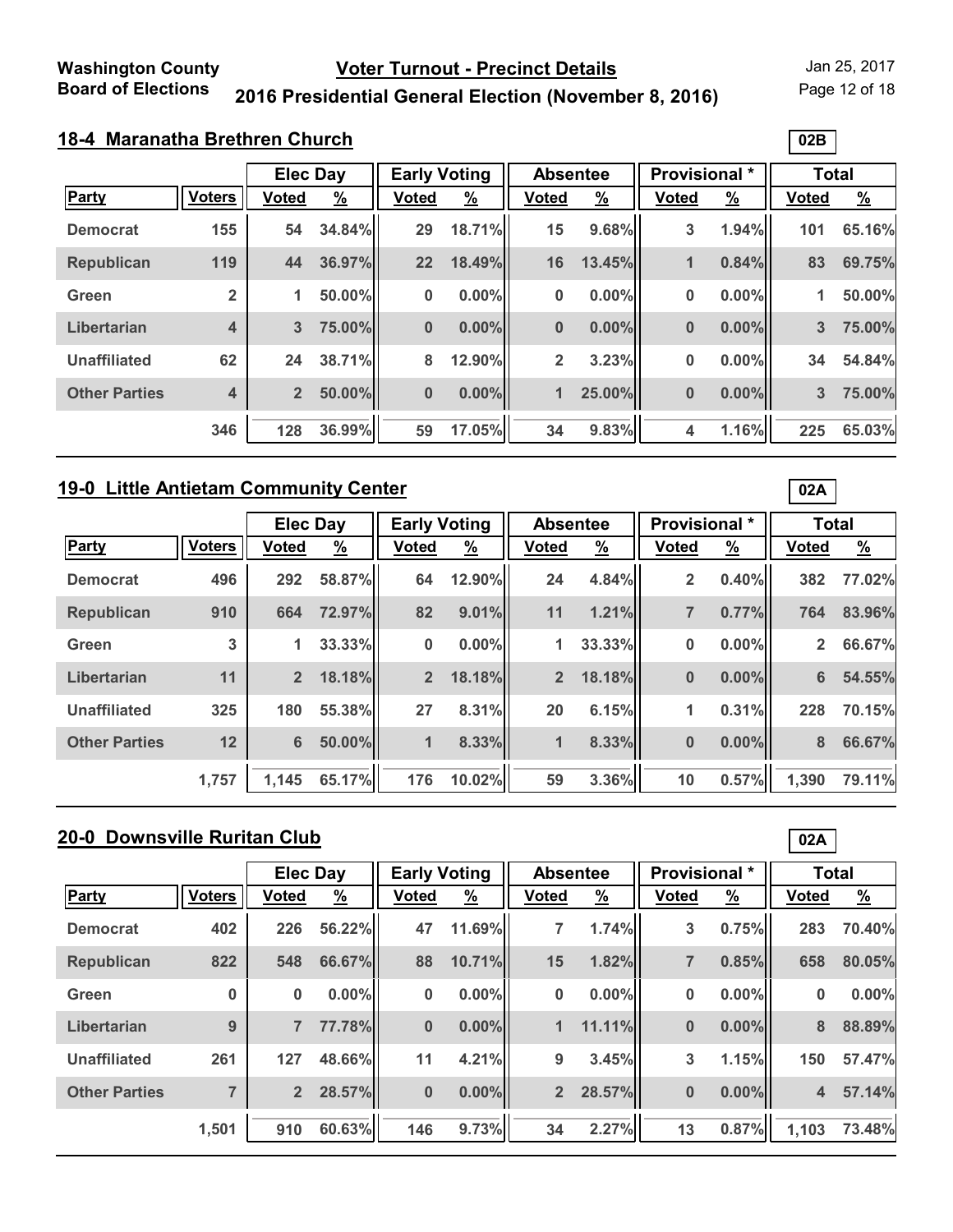Page 13 of 18

### **2016 Presidential General Election (November 8, 2016)**

# **21-1 Potomac Heights Elementary School**

|                      |               | <b>Elec Day</b> |               | <b>Early Voting</b> |               | <b>Absentee</b> |               | <b>Provisional</b> * |               |              | <b>Total</b>  |
|----------------------|---------------|-----------------|---------------|---------------------|---------------|-----------------|---------------|----------------------|---------------|--------------|---------------|
| <b>Party</b>         | <b>Voters</b> | <b>Voted</b>    | $\frac{9}{6}$ | <b>Voted</b>        | $\frac{9}{6}$ | <b>Voted</b>    | $\frac{9}{6}$ | <b>Voted</b>         | $\frac{9}{6}$ | <b>Voted</b> | $\frac{9}{6}$ |
| <b>Democrat</b>      | 985           | 460             | 46.70%        | 184                 | 18.68%        | 39              | 3.96%         | 27                   | 2.74%         | 710          | 72.08%        |
| <b>Republican</b>    | 845           | 495             | 58.58%        | 136                 | 16.09%        | 29              | 3.43%         | 8                    | 0.95%         | 668          | 79.05%        |
| Green                | 11            | 8               | 72.73%        | $\bf{0}$            | $0.00\%$      | 0               | $0.00\%$      | 3                    | 27.27%        |              | 11 100.00%    |
| Libertarian          | 20            | 13              | 65.00%        | 1                   | 5.00%         | $\bf{0}$        | $0.00\%$      | $\bf{0}$             | $0.00\%$      | 14           | 70.00%        |
| <b>Unaffiliated</b>  | 449           | 212             | 47.22%        | 39                  | 8.69%         | 9               | $2.00\%$      | 13                   | 2.90%         | 273          | 60.80%        |
| <b>Other Parties</b> | 12            | $6\phantom{a}$  | 50.00%        | 2 <sup>2</sup>      | 16.67%        | $\bf{0}$        | $0.00\%$      | $\bf{0}$             | $0.00\%$      | 8            | 66.67%        |
|                      | 2,322         | 1,194           | 51.42%        | 362                 | 15.59%        | 77              | 3.32%         | 51                   | 2.20%         | 1,684        | 72.52%        |

### **21-2 North Hagerstown High School**

|                      |               | <b>Elec Day</b> |          | <b>Early Voting</b> |               | <b>Absentee</b> |               | Provisional * |               | <b>Total</b> |               |
|----------------------|---------------|-----------------|----------|---------------------|---------------|-----------------|---------------|---------------|---------------|--------------|---------------|
| Party                | <b>Voters</b> | <b>Voted</b>    | <u>%</u> | <b>Voted</b>        | $\frac{9}{6}$ | <b>Voted</b>    | $\frac{9}{6}$ | <b>Voted</b>  | $\frac{9}{6}$ | <b>Voted</b> | $\frac{9}{6}$ |
| <b>Democrat</b>      | 799           | 381             | 47.68%   | 157                 | 19.65%        | 27              | 3.38%         | 12            | 1.50%         | 577          | 72.22%        |
| <b>Republican</b>    | 720           | 421             | 58.47%   | 97                  | 13.47%        | 25              | 3.47%         | 8             | 1.11%         | 551          | 76.53%        |
| Green                | 5             | $\mathbf{2}$    | 40.00%   | 1                   | 20.00%        | 0               | $0.00\%$      | 0             | $0.00\%$      | 3            | 60.00%        |
| Libertarian          | 14            | $6\phantom{1}$  | 42.86%   | $\overline{2}$      | 14.29%        | 1               | 7.14%         | $\bf{0}$      | $0.00\%$      | 9            | 64.29%        |
| <b>Unaffiliated</b>  | 375           | 189             | 50.40%   | 37                  | 9.87%         | 7               | 1.87%         | 7             | 1.87%         | 240          | 64.00%        |
| <b>Other Parties</b> |               | $\overline{2}$  | 28.57%   | 3                   | 42.86%        | $\bf{0}$        | $0.00\%$      | $\mathbf 1$   | 14.29%        | 6            | 85.71%        |
|                      | 1,920         | 1.001           | 52.14%   | 297                 | 15.47%        | 60              | 3.13%         | 28            | 1.46%         | 1,386        | 72.19%        |

# **21-3 Northern Middle School**

|                      |                | <b>Elec Day</b> |          | <b>Early Voting</b> |               | <b>Absentee</b> |               | <b>Provisional</b> * |               | <b>Total</b>   |               |
|----------------------|----------------|-----------------|----------|---------------------|---------------|-----------------|---------------|----------------------|---------------|----------------|---------------|
| <b>Party</b>         | <b>Voters</b>  | <b>Voted</b>    | <u>%</u> | <b>Voted</b>        | $\frac{9}{6}$ | <b>Voted</b>    | $\frac{9}{6}$ | <b>Voted</b>         | $\frac{9}{6}$ | <b>Voted</b>   | $\frac{9}{6}$ |
| <b>Democrat</b>      | 464            | 243             | 52.37%   | 91                  | 19.61%        | 30              | 6.47%         | 11                   | 2.37%         | 375            | 80.82%        |
| <b>Republican</b>    | 410            | 243             | 59.27%   | 69                  | 16.83%        | 12              | 2.93%         | $\overline{7}$       | 1.71%         | 331            | 80.73%        |
| Green                | $\overline{2}$ | $\bf{0}$        | $0.00\%$ | 1                   | 50.00%        | $\bf{0}$        | $0.00\%$      | 0                    | $0.00\%$      | 1              | 50.00%        |
| Libertarian          | 6              | 1               | 16.67%   | 1                   | 16.67%        | $\bf{0}$        | $0.00\%$      | $\bf{0}$             | $0.00\%$      | 2 <sup>2</sup> | 33.33%        |
| <b>Unaffiliated</b>  | 202            | 98              | 48.51%   | 25                  | 12.38%        | 10              | 4.95%         | 6                    | 2.97%         | 139            | 68.81%        |
| <b>Other Parties</b> | 3              | $\bf{0}$        | $0.00\%$ | 1                   | 33.33%        | $\mathbf{1}$    | 33.33%        | $\bf{0}$             | $0.00\%$      | $\overline{2}$ | 66.67%        |
|                      | 1,087          | 585             | 53.82%   | 188                 | 17.30%        | 53              | 4.88%         | 24                   | 2.21%         | 850            | 78.20%        |

**02B Hag**

**02B Hag**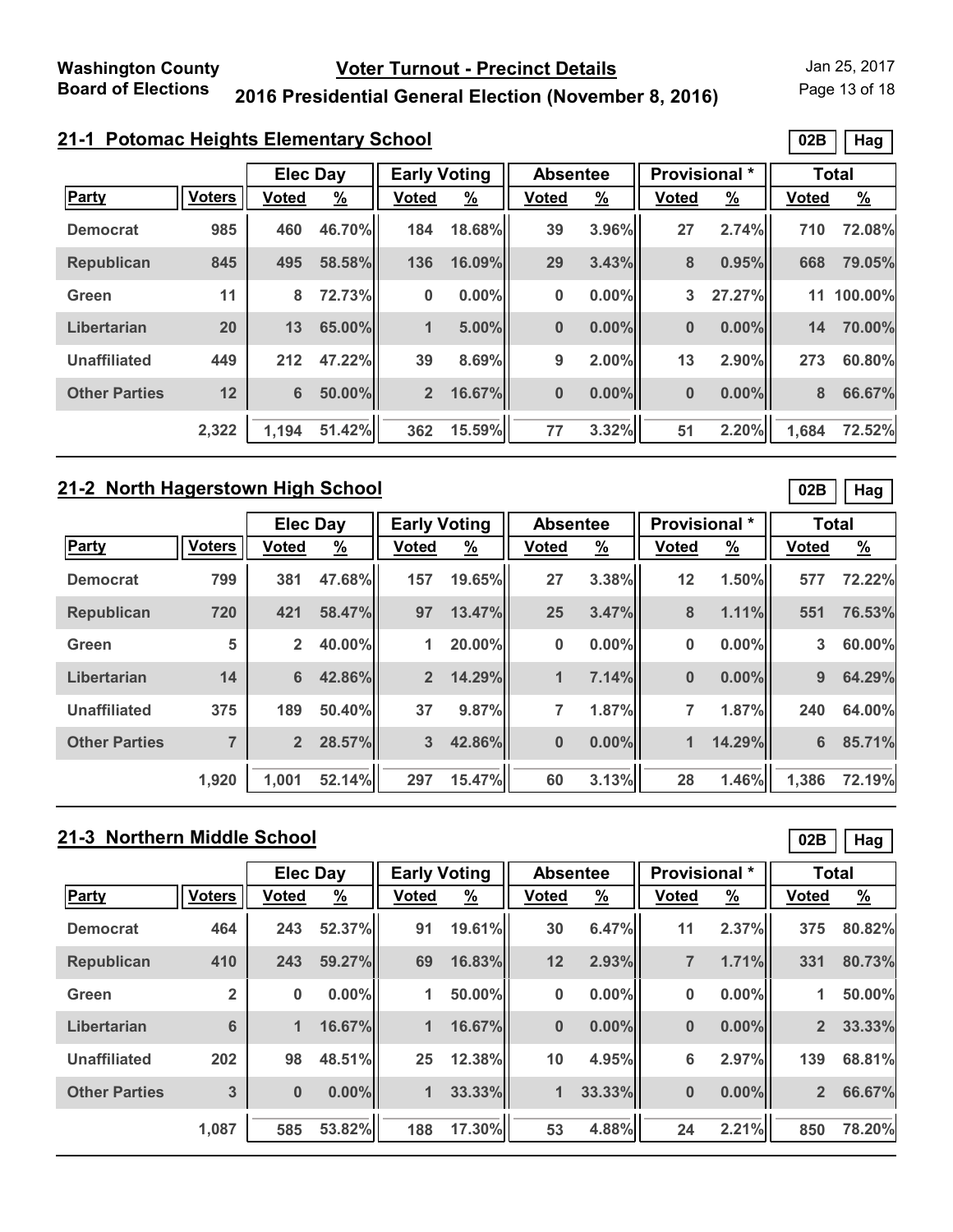Page 14 of 18

### **2016 Presidential General Election (November 8, 2016)**

|  | 22-1 Trinity Lutheran Church |  |
|--|------------------------------|--|
|  |                              |  |

|                      |               | <b>Elec Day</b> |               | <b>Early Voting</b> |               | <b>Absentee</b> |               | Provisional * |               | <b>Total</b> |               |
|----------------------|---------------|-----------------|---------------|---------------------|---------------|-----------------|---------------|---------------|---------------|--------------|---------------|
| <b>Party</b>         | <b>Voters</b> | Voted           | $\frac{9}{6}$ | <b>Voted</b>        | $\frac{9}{6}$ | <b>Voted</b>    | $\frac{9}{6}$ | <b>Voted</b>  | $\frac{9}{6}$ | <b>Voted</b> | $\frac{9}{6}$ |
| <b>Democrat</b>      | 908           | 355             | 39.10%        | 88                  | 9.69%         | 25              | 2.75%         | 27            | 2.97%         | 495          | 54.52%        |
| <b>Republican</b>    | 458           | 192             | 41.92%        | 48                  | 10.48%        | 13              | 2.84%         | 13            | 2.84%         | 266          | 58.08%        |
| Green                | 5             | 3               | $60.00\%$     | $\bf{0}$            | $0.00\%$      | 0               | $0.00\%$      | 0             | $0.00\%$      | 3            | 60.00%        |
| Libertarian          | 23            | 9               | 39.13%        | $\mathbf{1}$        | 4.35%         | $\bf{0}$        | $0.00\%$      | $\bf{0}$      | $0.00\%$      | 10           | 43.48%        |
| <b>Unaffiliated</b>  | 511           | 146             | 28.57%        | 29                  | 5.68%         | 8               | 1.57%         | 13            | 2.54%         | 196          | 38.36%        |
| <b>Other Parties</b> | 15            | $6\phantom{1}$  | 40.00%        | $\bf{0}$            | $0.00\%$      | $\bf{0}$        | $0.00\%$      | $\mathbf{1}$  | 6.67%         |              | 46.67%        |
|                      | 1,920         | 711             | 37.03%        | 166                 | 8.65%         | 46              | 2.40%         | 54            | 2.81%         | 977          | 50.89%        |

### **22-2 Pangborn Elementary School**

|                      |               | <b>Elec Day</b> |               | <b>Early Voting</b> |               | <b>Absentee</b> |               | <b>Provisional</b> * |          | <b>Total</b> |          |
|----------------------|---------------|-----------------|---------------|---------------------|---------------|-----------------|---------------|----------------------|----------|--------------|----------|
| <b>Party</b>         | <b>Voters</b> | <b>Voted</b>    | $\frac{9}{6}$ | <b>Voted</b>        | $\frac{9}{6}$ | <b>Voted</b>    | $\frac{9}{6}$ | <b>Voted</b>         | <u>%</u> | <b>Voted</b> | <u>%</u> |
| <b>Democrat</b>      | 830           | 397             | 47.83%        | 120                 | 14.46%        | 34              | 4.10%         | 26                   | 3.13%    | 577          | 69.52%   |
| <b>Republican</b>    | 585           | 325             | 55.56%        | 78                  | 13.33%        | 25              | 4.27%         | 7                    | 1.20%    | 435          | 74.36%   |
| Green                | 5             | $\bf{0}$        | 0.00%         | $\bf{0}$            | $0.00\%$      | 0               | 0.00%         | 0                    | $0.00\%$ | $\bf{0}$     | $0.00\%$ |
| Libertarian          | 12            | $\overline{7}$  | 58.33%        | 2 <sup>1</sup>      | 16.67%        | $\bf{0}$        | $0.00\%$      | $\bf{0}$             | $0.00\%$ | 9            | 75.00%   |
| Unaffiliated         | 380           | 169             | 44.47%        | 44                  | 11.58%        | 8               | 2.11%         | 11                   | 2.89%    | 232          | 61.05%   |
| <b>Other Parties</b> | 9             | $6\phantom{1}$  | 66.67%        | $\blacksquare$      | 11.11%        | 1               | 11.11%        | $\bf{0}$             | $0.00\%$ | 8            | 88.89%   |
|                      | 1,821         | 904             | 49.64%        | 245                 | 13.45%        | 68              | 3.73%         | 44                   | 2.42%    | 1,261        | 69.25%   |

# **23-0 Wilson Ruritan Club**

|                      |               | <b>Elec Day</b> |               | <b>Early Voting</b> |               | <b>Absentee</b> |               | <b>Provisional</b> * |               | <b>Total</b>            |               |
|----------------------|---------------|-----------------|---------------|---------------------|---------------|-----------------|---------------|----------------------|---------------|-------------------------|---------------|
| <b>Party</b>         | <b>Voters</b> | <b>Voted</b>    | $\frac{9}{6}$ | <b>Voted</b>        | $\frac{9}{6}$ | <b>Voted</b>    | $\frac{9}{6}$ | <b>Voted</b>         | $\frac{9}{6}$ | <b>Voted</b>            | $\frac{9}{6}$ |
| <b>Democrat</b>      | 854           | 389             | 45.55%        | 166                 | 19.44%        | 26              | 3.04%         | 6                    | 0.70%         | 587                     | 68.74%        |
| <b>Republican</b>    | 1,957         | 1,157           | 59.12%        | 306                 | 15.64%        | 48              | 2.45%         | 19                   | 0.97%         | 1,530                   | 78.18%        |
| Green                | 7             | 3               | 42.86%        | 0                   | $0.00\%$      | 1               | 14.29%        | 0                    | $0.00\%$      | $\overline{\mathbf{4}}$ | 57.14%        |
| Libertarian          | 11            | 3               | 27.27%        | 1                   | $9.09\%$      | 1               | $9.09\%$      | 1                    | $9.09\%$      | 6                       | 54.55%        |
| <b>Unaffiliated</b>  | 638           | 259             | 40.60%        | 70                  | 10.97%        | 13              | 2.04%         | 9                    | 1.41%         | 351                     | 55.02%        |
| <b>Other Parties</b> | 13            |                 | 53.85%        | 1                   | 7.69%         | $\overline{2}$  | 15.38%        | $\bf{0}$             | $0.00\%$      | 10                      | 76.92%        |
|                      | 3,480         | 1,818           | 52.24%        | 544                 | 15.63%        | 91              | 2.61%         | 35                   | 1.01%         | 2,488                   | 71.49%        |

**02B Hag**

**01C**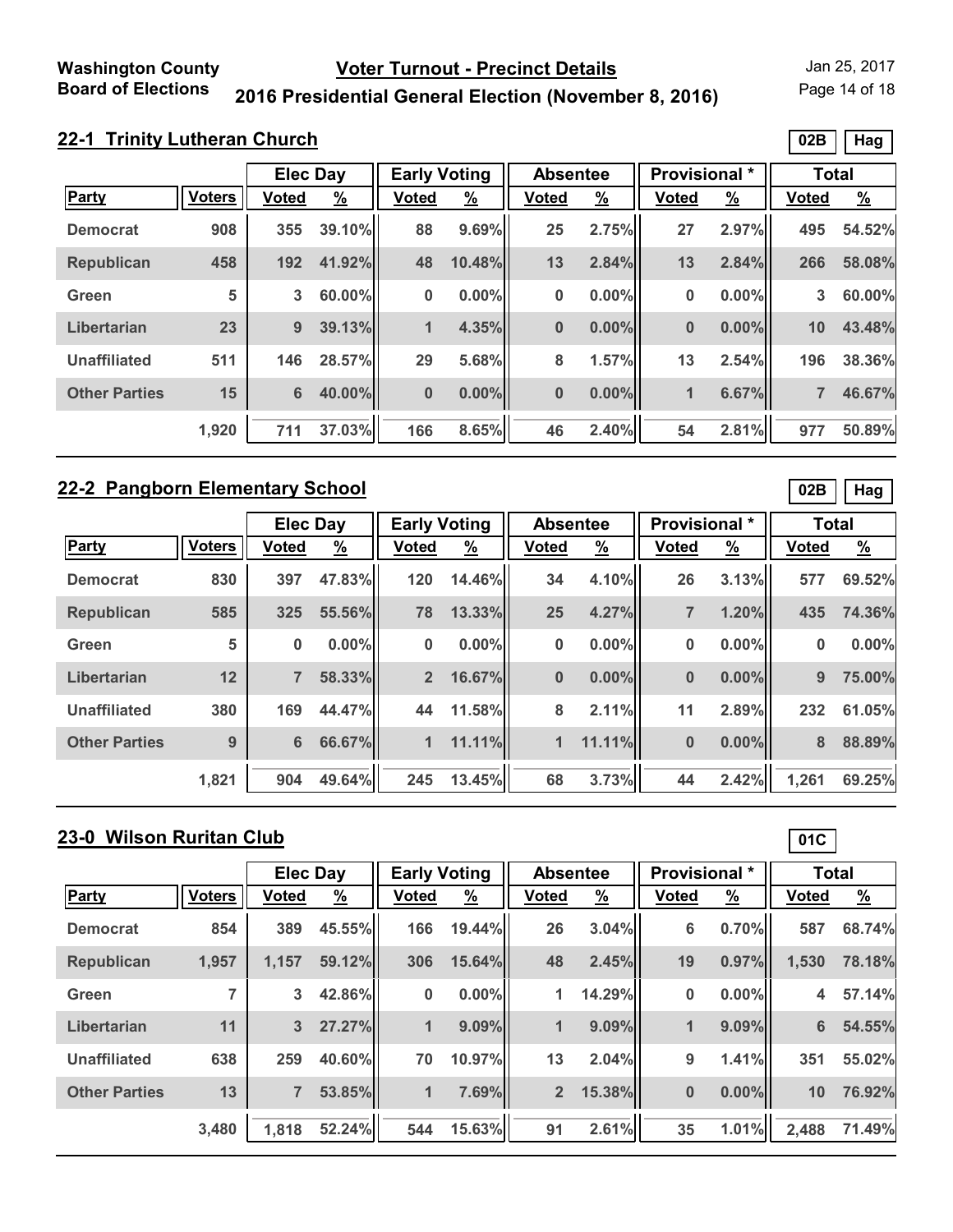Page 15 of 18

# **2016 Presidential General Election (November 8, 2016)**

# **24-1 WACOHU Grange Hall**

|                      |               |          | <b>Elec Day</b> | <b>Early Voting</b> |               | <b>Absentee</b> |               | <b>Provisional</b> * |               | <b>Total</b> |               |
|----------------------|---------------|----------|-----------------|---------------------|---------------|-----------------|---------------|----------------------|---------------|--------------|---------------|
| Party                | <b>Voters</b> | Voted    | $\frac{9}{6}$   | <b>Voted</b>        | $\frac{9}{6}$ | <b>Voted</b>    | $\frac{9}{6}$ | <b>Voted</b>         | $\frac{9}{6}$ | <b>Voted</b> | $\frac{9}{6}$ |
| <b>Democrat</b>      | 172           | 61       | 35.47%          | 46                  | 26.74%        | 5               | 2.91%         | 0                    | $0.00\%$      | 112          | 65.12%        |
| <b>Republican</b>    | 239           | 115      | 48.12%          | 57                  | 23.85%        | $6\phantom{1}$  | 2.51%         | 6                    | 2.51%         | 184          | 76.99%        |
| Green                | 3             | 0        | $0.00\%$        | $\bf{0}$            | 0.00%         | $\bf{0}$        | $0.00\%$      | 0                    | $0.00\%$      | $\bf{0}$     | 0.00%         |
| Libertarian          | 5             |          | 5 100.00%       | $\bf{0}$            | $0.00\%$      | $\bf{0}$        | $0.00\%$      | $\bf{0}$             | 0.00%         |              | 5 100.00%     |
| <b>Unaffiliated</b>  | 105           | 34       | 32.38%          | 18                  | 17.14%        | $\bf{0}$        | $0.00\%$      | 3                    | 2.86%         | 55           | 52.38%        |
| <b>Other Parties</b> | 3             | $\bf{0}$ | $0.00\%$        | $\mathbf{1}$        | 33.33%        | $\bf{0}$        | $0.00\%$      | $\bf{0}$             | 0.00%         | 1            | 33.33%        |
|                      | 527           | 215      | 40.80%          | 122                 | 23.15%        | 11              | 2.09%         | 9                    | 1.71%         | 357          | 67.74%        |

### **25-1 Bethel Gardens Community Center**

|                      |                | <b>Elec Day</b> |               | <b>Early Voting</b> |               | <b>Absentee</b> |          | Provisional *        |               | <b>Total</b>   |               |
|----------------------|----------------|-----------------|---------------|---------------------|---------------|-----------------|----------|----------------------|---------------|----------------|---------------|
| Party                | <b>Voters</b>  | <b>Voted</b>    | $\frac{9}{6}$ | <b>Voted</b>        | $\frac{9}{6}$ | <b>Voted</b>    | <u>%</u> | <b>Voted</b>         | $\frac{9}{6}$ | <b>Voted</b>   | $\frac{9}{6}$ |
| <b>Democrat</b>      | 595            | 245             | 41.18%        | 43                  | 7.23%         | 17              | 2.86%    | 22                   | 3.70%         | 327            | 54.96%        |
| <b>Republican</b>    | 144            | 53              | 36.81%        | 14                  | 9.72%         | 8               | 5.56%    | 1                    | 0.69%         | 76             | 52.78%        |
| Green                | $\overline{2}$ | 1               | 50.00%        | 0                   | 0.00%         | 0               | $0.00\%$ | 0                    | $0.00\%$      | 1              | 50.00%        |
| Libertarian          | $\overline{2}$ | $\bf{0}$        | $0.00\%$      | $\bf{0}$            | $0.00\%$      | $\bf{0}$        | $0.00\%$ | $\blacktriangleleft$ | 50.00%        | 1              | 50.00%        |
| <b>Unaffiliated</b>  | 175            | 48              | 27.43%        | 5                   | 2.86%         | 4               | 2.29%    | $\overline{7}$       | 4.00%         | 64             | 36.57%        |
| <b>Other Parties</b> | 8              | $\overline{2}$  | 25.00%        | $\bf{0}$            | $0.00\%$      | $\bf{0}$        | $0.00\%$ | 0                    | 0.00%         | $\overline{2}$ | 25.00%        |
|                      | 926            | 349             | 37.69%        | 62                  | 6.70%         | 29              | 3.13%    | 31                   | 3.35%         | 471            | 50.86%        |

# **25-2 Western Heights Middle School**

|                      |                | <b>Elec Day</b> |               | <b>Early Voting</b> |               | <b>Absentee</b> |               | <b>Provisional</b> * |               | <b>Total</b> |               |
|----------------------|----------------|-----------------|---------------|---------------------|---------------|-----------------|---------------|----------------------|---------------|--------------|---------------|
| <b>Party</b>         | <b>Voters</b>  | <b>Voted</b>    | $\frac{9}{6}$ | <b>Voted</b>        | $\frac{9}{6}$ | <b>Voted</b>    | $\frac{9}{6}$ | <b>Voted</b>         | $\frac{9}{6}$ | <b>Voted</b> | $\frac{9}{6}$ |
| <b>Democrat</b>      | 1,045          | 472             | 45.17%        | 126                 | 12.06%        | 28              | 2.68%         | 12                   | 1.15%         | 638          | 61.05%        |
| <b>Republican</b>    | 669            | 354             | 52.91%        | 87                  | 13.00%        | $\overline{7}$  | 1.05%         | 12                   | 1.79%         | 460          | 68.76%        |
| Green                | 3              | 1               | 33.33%        | 0                   | $0.00\%$      | $\bf{0}$        | $0.00\%$      | 0                    | $0.00\%$      | 1            | 33.33%        |
| Libertarian          | 20             | 8               | 40.00%        | 1                   | 5.00%         | $\overline{2}$  | 10.00%        | $\bf{0}$             | $0.00\%$      | 11           | 55.00%        |
| <b>Unaffiliated</b>  | 548            | 195             | 35.58%        | 53                  | 9.67%         | 9               | 1.64%         | 10                   | 1.82%         | 267          | 48.72%        |
| <b>Other Parties</b> | $\overline{7}$ | $\overline{2}$  | 28.57%        | 1                   | 14.29%        | $\blacksquare$  | 14.29%        | $\bf{0}$             | $0.00\%$      | 4            | 57.14%        |
|                      | 2,292          | 1,032           | 45.03%        | 268                 | 11.69%        | 47              | 2.05%         | 34                   | 1.48%         | 1,381        | 60.25%        |

**02B Hag**

**02B Hag**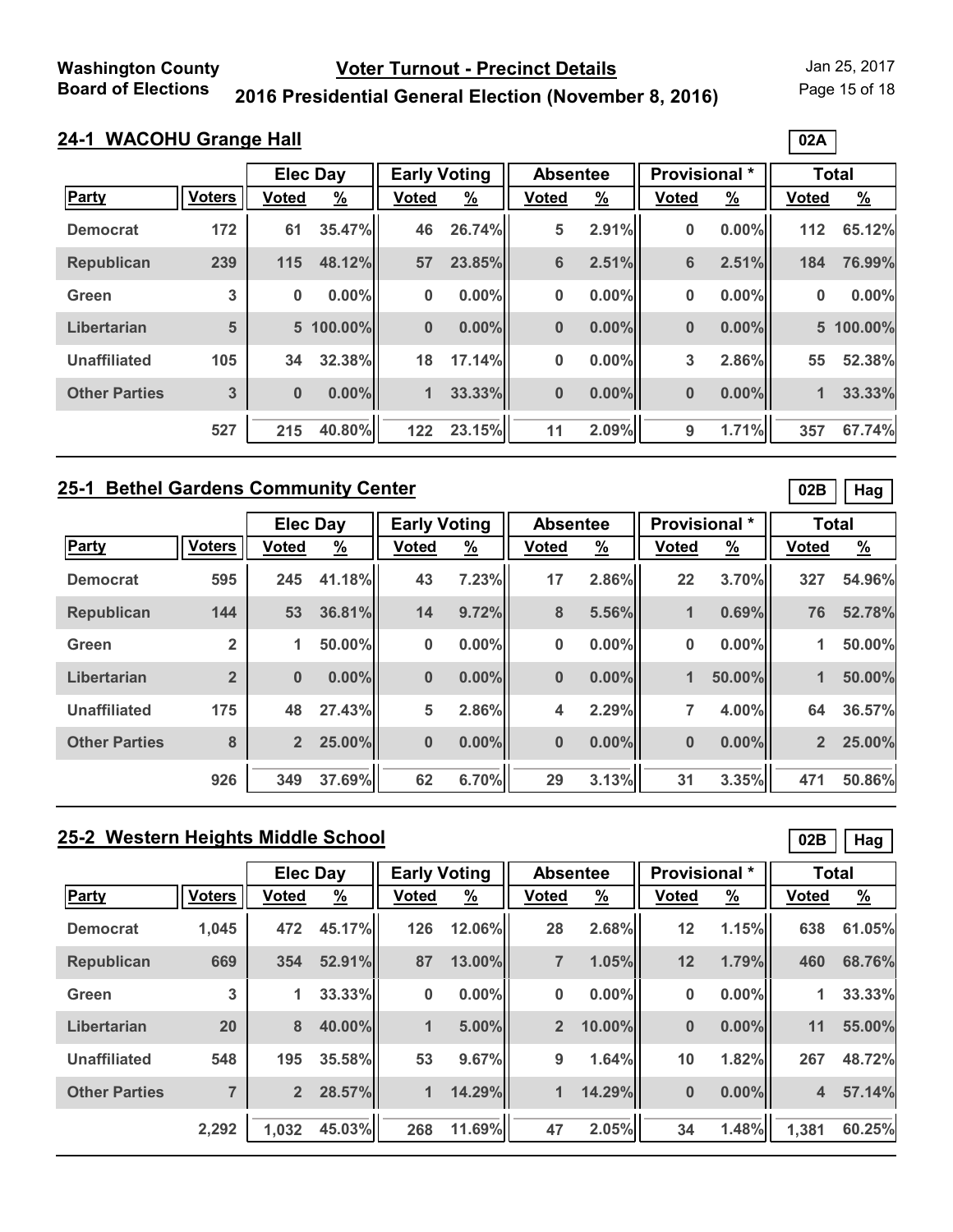Page 16 of 18

**02A Hag**

### **2016 Presidential General Election (November 8, 2016)**

# **25-3 Salem Avenue Elementary School**

|                      |               |              | <b>Elec Day</b> | <b>Early Voting</b> |               | <b>Absentee</b> |               | Provisional * |               | <b>Total</b> |               |
|----------------------|---------------|--------------|-----------------|---------------------|---------------|-----------------|---------------|---------------|---------------|--------------|---------------|
| Party                | <b>Voters</b> | <b>Voted</b> | $\frac{9}{6}$   | <b>Voted</b>        | $\frac{9}{6}$ | <b>Voted</b>    | $\frac{9}{6}$ | <b>Voted</b>  | $\frac{9}{6}$ | <b>Voted</b> | $\frac{9}{6}$ |
| <b>Democrat</b>      | 44            | 26           | 59.09%          | $\overline{7}$      | 15.91%        | $\overline{2}$  | 4.55%         | 9             | 20.45%        | 44           | 100.00%       |
| <b>Republican</b>    | 60            | 36           | 60.00%          | 9                   | 15.00%        | 1               | 1.67%         | 6             | 10.00%        | 52           | 86.67%        |
| Green                |               |              | 1 100.00%       | $\bf{0}$            | $0.00\%$      | $\bf{0}$        | $0.00\%$      | 0             | $0.00\%$      |              | 1 100.00%     |
| Libertarian          | $\bf{0}$      | $\bf{0}$     | $0.00\%$        | $\bf{0}$            | $0.00\%$      | $\bf{0}$        | $0.00\%$      | $\bf{0}$      | $0.00\%$      | $\bf{0}$     | 0.00%         |
| Unaffiliated         | 35            | 9            | 25.71%          | 8                   | 22.86%        | 0               | $0.00\%$      | 1             | 2.86%         | 18           | 51.43%        |
| <b>Other Parties</b> |               | $\bf{0}$     | $0.00\%$        | $\bf{0}$            | $0.00\%$      | $\bf{0}$        | $0.00\%$      | $\bf{0}$      | $0.00\%$      | $\bf{0}$     | 0.00%         |
|                      | 141           | 72           | 51.06%          | 24                  | 17.02%        | 3               | 2.13%         | 16            | 11.35%        | 115          | 81.56%        |

#### **25-4 Salem Avenue Elementary School**

|                      |               | <b>Elec Day</b> |               | <b>Early Voting</b> |               | <b>Absentee</b> |               | Provisional * |               | <b>Total</b>   |               |
|----------------------|---------------|-----------------|---------------|---------------------|---------------|-----------------|---------------|---------------|---------------|----------------|---------------|
| <b>Party</b>         | <b>Voters</b> | <b>Voted</b>    | $\frac{9}{6}$ | <b>Voted</b>        | $\frac{9}{6}$ | <b>Voted</b>    | $\frac{9}{6}$ | <b>Voted</b>  | $\frac{9}{6}$ | <b>Voted</b>   | $\frac{9}{6}$ |
| <b>Democrat</b>      | 954           | 411             | 43.08%        | 202                 | 21.17%        | 18              | 1.89%         | 23            | 2.41%         | 654            | 68.55%        |
| <b>Republican</b>    | 652           | 345             | 52.91%        | 127                 | 19.48%        | 7               | 1.07%         | 6             | 0.92%         | 485            | 74.39%        |
| Green                | 8             | 4               | 50.00%        | 0                   | $0.00\%$      | 0               | 0.00%         | 0             | $0.00\%$      | 4              | 50.00%        |
| Libertarian          | 17            | 11              | 64.71%        | $\mathbf{1}$        | 5.88%         | $\bf{0}$        | $0.00\%$      | $\bf{0}$      | $0.00\%$      | 12             | 70.59%        |
| <b>Unaffiliated</b>  | 395           | 144             | 36.46%        | 51                  | 12.91%        | 15              | 3.80%         | 4             | 1.01%         | 214            | 54.18%        |
| <b>Other Parties</b> | 4             | $\overline{2}$  | 50.00%        | $\bf{0}$            | $0.00\%$      | $\bf{0}$        | $0.00\%$      | $\bf{0}$      | 0.00%         | $\overline{2}$ | 50.00%        |
|                      | 2,030         | 917             | 45.17%        | 381                 | 18.77%        | 40              | 1.97%         | 33            | 1.63%         | 1.371          | 67.54%        |

# **26-1 St. Joseph Catholic Church Ctr.**

|                      |                         | <b>Elec Day</b> |               | <b>Early Voting</b> |               | <b>Absentee</b> |               | <b>Provisional</b> * |               | <b>Total</b> |               |
|----------------------|-------------------------|-----------------|---------------|---------------------|---------------|-----------------|---------------|----------------------|---------------|--------------|---------------|
| Party                | <b>Voters</b>           | <b>Voted</b>    | $\frac{9}{6}$ | Voted               | $\frac{9}{6}$ | <b>Voted</b>    | $\frac{9}{6}$ | <b>Voted</b>         | $\frac{9}{6}$ | <b>Voted</b> | $\frac{9}{6}$ |
| <b>Democrat</b>      | 1,073                   | 512             | 47.72%        | 139                 | 12.95%        | 28              | 2.61%         | 16                   | 1.49%         | 695          | 64.77%        |
| <b>Republican</b>    | 1,344                   | 809             | 60.19%        | 162                 | 12.05%        | 43              | 3.20%         | 16                   | 1.19%         | 1,030        | 76.64%        |
| Green                | 8                       | 4               | 50.00%        | 1                   | 12.50%        | 0               | $0.00\%$      | $\bf{0}$             | $0.00\%$      | 5            | 62.50%        |
| Libertarian          | 24                      | 15              | 62.50%        | $\overline{2}$      | 8.33%         | $\bf{0}$        | $0.00\%$      | 1                    | 4.17%         | 18           | 75.00%        |
| <b>Unaffiliated</b>  | 597                     | 284             | 47.57%        | 41                  | 6.87%         | 7               | 1.17%         | 7                    | 1.17%         | 339          | 56.78%        |
| <b>Other Parties</b> | $\overline{\mathbf{4}}$ | 1               | 25.00%        | 2 <sup>2</sup>      | 50.00%        | $\mathbf 1$     | 25.00%        | $\bf{0}$             | $0.00\%$      |              | 4 100.00%     |
|                      | 3,050                   | 1,625           | 53.28%        | 347                 | 11.38%        | 79              | 2.59%         | 40                   | 1.31%         | 2,091        | 68.56%        |

**02B Hag**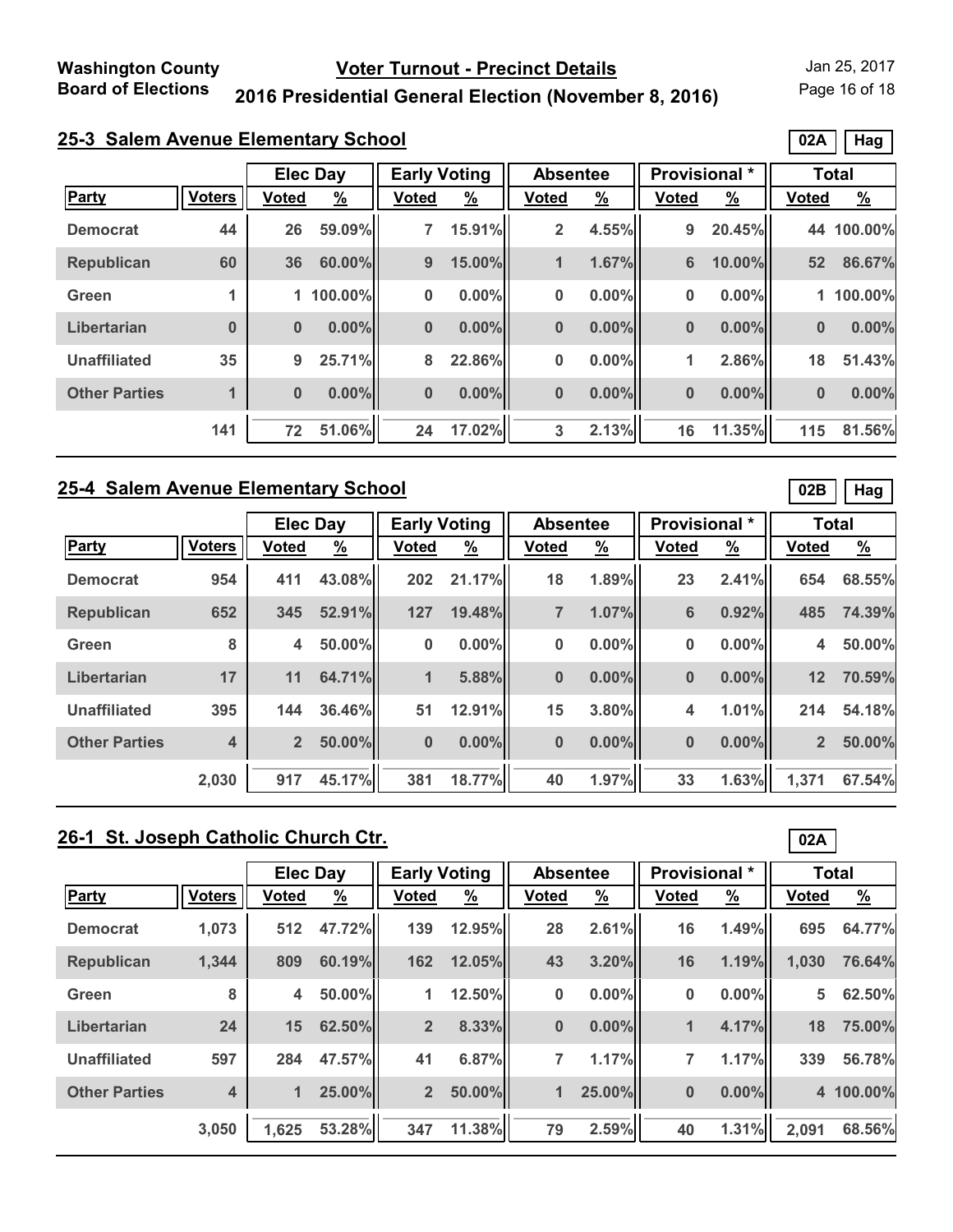Page 17 of 18

**02A**

**02A**

**02A**

### **2016 Presidential General Election (November 8, 2016)**

| 26-2 Lincolnshire Elementary School |
|-------------------------------------|
|-------------------------------------|

|                      |                 | <b>Elec Day</b> |          | <b>Early Voting</b> |               | <b>Absentee</b> |               | Provisional *  |               | <b>Total</b>   |          |
|----------------------|-----------------|-----------------|----------|---------------------|---------------|-----------------|---------------|----------------|---------------|----------------|----------|
| <b>Party</b>         | <b>Voters</b>   | <b>Voted</b>    | <u>%</u> | <b>Voted</b>        | $\frac{9}{6}$ | <b>Voted</b>    | $\frac{9}{6}$ | <b>Voted</b>   | $\frac{9}{6}$ | <b>Voted</b>   | <u>%</u> |
| <b>Democrat</b>      | 692             | 380             | 54.91%   | 93                  | 13.44%        | 19              | 2.75%         | 13             | 1.88%         | 505            | 72.98%   |
| <b>Republican</b>    | 838             | 526             | 62.77%   | 115                 | 13.72%        | 15              | 1.79%         | $\overline{7}$ | 0.84%         | 663            | 79.12%   |
| Green                | 6               | 3               | 50.00%   | 1                   | 16.67%        | $\bf{0}$        | $0.00\%$      | 0              | 0.00%         | 4              | 66.67%   |
| Libertarian          | 11              | 5 <sup>5</sup>  | 45.45%   | $2^{\circ}$         | 18.18%        | 1               | 9.09%         | $\bf{0}$       | 0.00%         | 8              | 72.73%   |
| <b>Unaffiliated</b>  | 339             | 156             | 46.02%   | 31                  | 9.14%         | 4               | 1.18%         | 9              | 2.65%         | 200            | 59.00%   |
| <b>Other Parties</b> | $6\phantom{1}6$ | $\mathbf{1}$    | 16.67%   | 3                   | 50.00%        | $\bf{0}$        | $0.00\%$      | $\mathbf{1}$   | 16.67%        | $5\phantom{1}$ | 83.33%   |
|                      | 1,892           | 1,071           | 56.61%   | 245                 | 12.95%        | 39              | 2.06%         | 30             | 1.59%         | 1,385          | 73.20%   |

### **26-3 Valley Grace Brethren Church**

|                      |               | <b>Elec Day</b> |          | <b>Early Voting</b> |               | <b>Absentee</b> |               | Provisional * |               | <b>Total</b> |               |
|----------------------|---------------|-----------------|----------|---------------------|---------------|-----------------|---------------|---------------|---------------|--------------|---------------|
| Party                | <b>Voters</b> | <b>Voted</b>    | <u>%</u> | <b>Voted</b>        | $\frac{9}{6}$ | <b>Voted</b>    | $\frac{9}{6}$ | <b>Voted</b>  | $\frac{9}{6}$ | <b>Voted</b> | $\frac{9}{6}$ |
| <b>Democrat</b>      | 770           | 422             | 54.81%   | 104                 | 13.51%        | 64              | 8.31%         | 12            | 1.56%         | 602          | 78.18%        |
| <b>Republican</b>    | 1,160         | 696             | 60.00%   | 139                 | 11.98%        | 90              | 7.76%         | 13            | 1.12%         | 938          | 80.86%        |
| Green                | 8             | 3               | 37.50%   | 0                   | 0.00%         | 0               | $0.00\%$      | 1             | 12.50%        | 4            | 50.00%        |
| Libertarian          | 13            | 9               | 69.23%   | 1                   | 7.69%         | 1               | 7.69%         | $\bf{0}$      | $0.00\%$      | 11           | 84.62%        |
| <b>Unaffiliated</b>  | 440           | 210             | 47.73%   | 42                  | 9.55%         | 28              | 6.36%         | 6             | 1.36%         | 286          | 65.00%        |
| <b>Other Parties</b> | 15            | 3               | 20.00%   | 2 <sup>1</sup>      | 13.33%        | 5               | 33.33%        | $\bf{0}$      | $0.00\%$      | 10           | 66.67%        |
|                      | 2,406         | 1.343           | 55.82%   | 288                 | 11.97%        | 188             | 7.81%         | 32            | 1.33%         | 1.851        | 76.93%        |

# **27-1 Fountaindale Elementary School**

|                      |               | <b>Elec Day</b> |               | <b>Early Voting</b> |                       | <b>Absentee</b>      |               | <b>Provisional</b> * |               | <b>Total</b> |               |
|----------------------|---------------|-----------------|---------------|---------------------|-----------------------|----------------------|---------------|----------------------|---------------|--------------|---------------|
| Party                | <b>Voters</b> | <b>Voted</b>    | $\frac{9}{6}$ | <b>Voted</b>        | $\frac{\%}{\sqrt{2}}$ | Voted                | $\frac{9}{6}$ | <b>Voted</b>         | $\frac{9}{6}$ | <b>Voted</b> | $\frac{9}{6}$ |
| <b>Democrat</b>      | 742           | 335             | 45.15%        | 181                 | 24.39%                | 40                   | 5.39%         | 9                    | 1.21%         | 565          | 76.15%        |
| <b>Republican</b>    | 1,318         | 697             | 52.88%        | 279                 | 21.17%                | 64                   | 4.86%         | 13                   | $0.99\%$      | 1,053        | 79.89%        |
| Green                | 9             | $\overline{2}$  | 22.22%        | 0                   | 0.00%                 | 1                    | 11.11%        | 0                    | $0.00\%$      | 3            | 33.33%        |
| Libertarian          | 17            | 8               | 47.06%        | 3                   | 17.65%                | 2 <sup>2</sup>       | 11.76%        | 1                    | 5.88%         | 14           | 82.35%        |
| <b>Unaffiliated</b>  | 438           | 184             | 42.01%        | 79                  | 18.04%                | 23                   | 5.25%         | 5                    | 1.14%         | 291          | 66.44%        |
| <b>Other Parties</b> | 5             | $\bf{0}$        | $0.00\%$      | $\overline{3}$      | 60.00%                | $\blacktriangleleft$ | 20.00%        | $\bf{0}$             | $0.00\%$      | 4            | 80.00%        |
|                      | 2,529         | 1,226           | 48.48%        | 545                 | 21.55%                | 131                  | 5.18%         | 28                   | 1.11%         | 1,930        | 76.31%        |